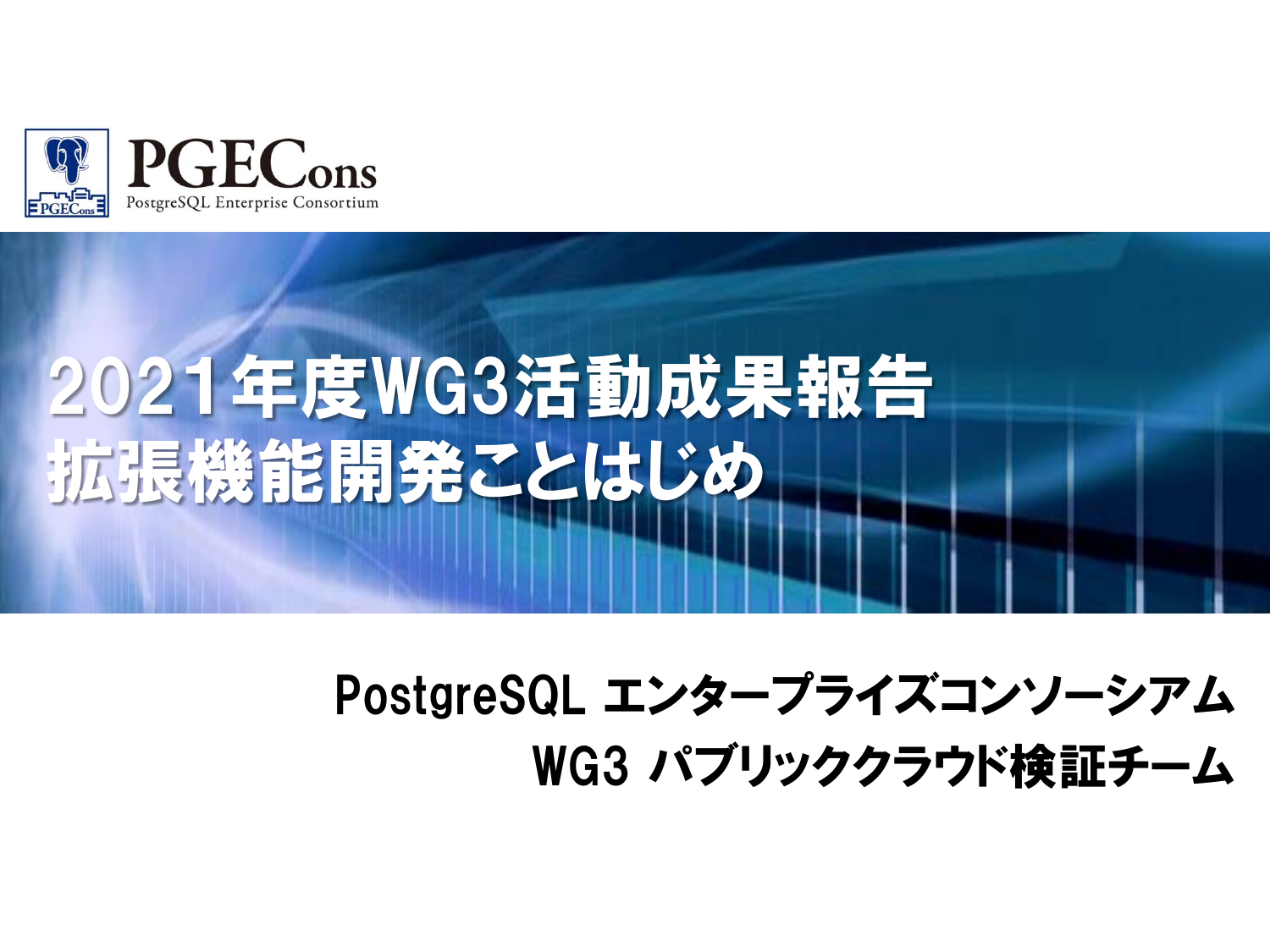# **Contents**

- PostgreSQLにおける拡張機能開発
- 拡張機能開発手順
- 拡張機能開発イメージ: test\_explain □ 今年度検証で挑戦した内容をご紹介
- 総括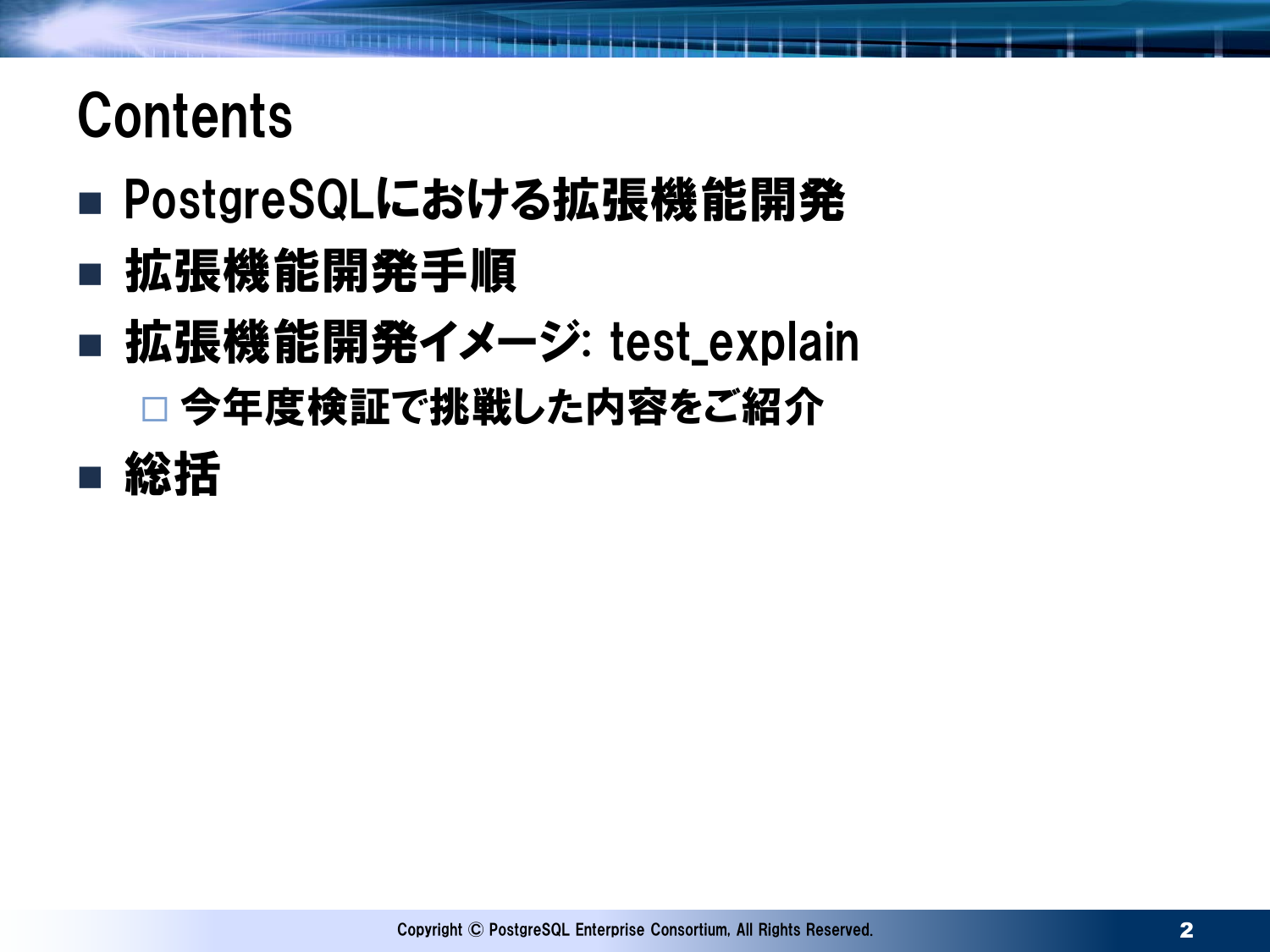

#### ■ 本資料は、PGEConsが独自に検証した結果であり、結果は PGEConsの責任の元、公開しています。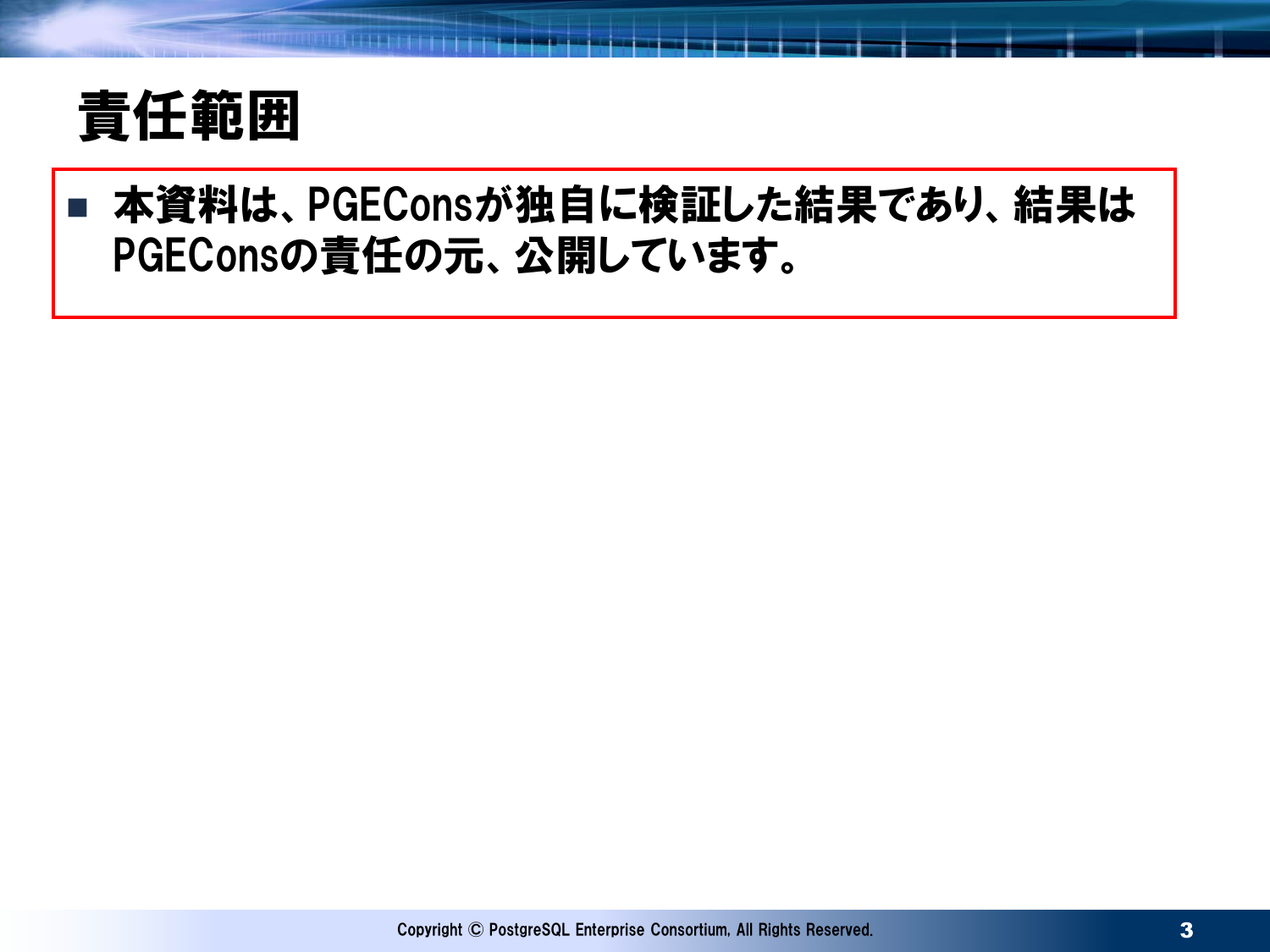# PostgreSQLにおける拡張機能開発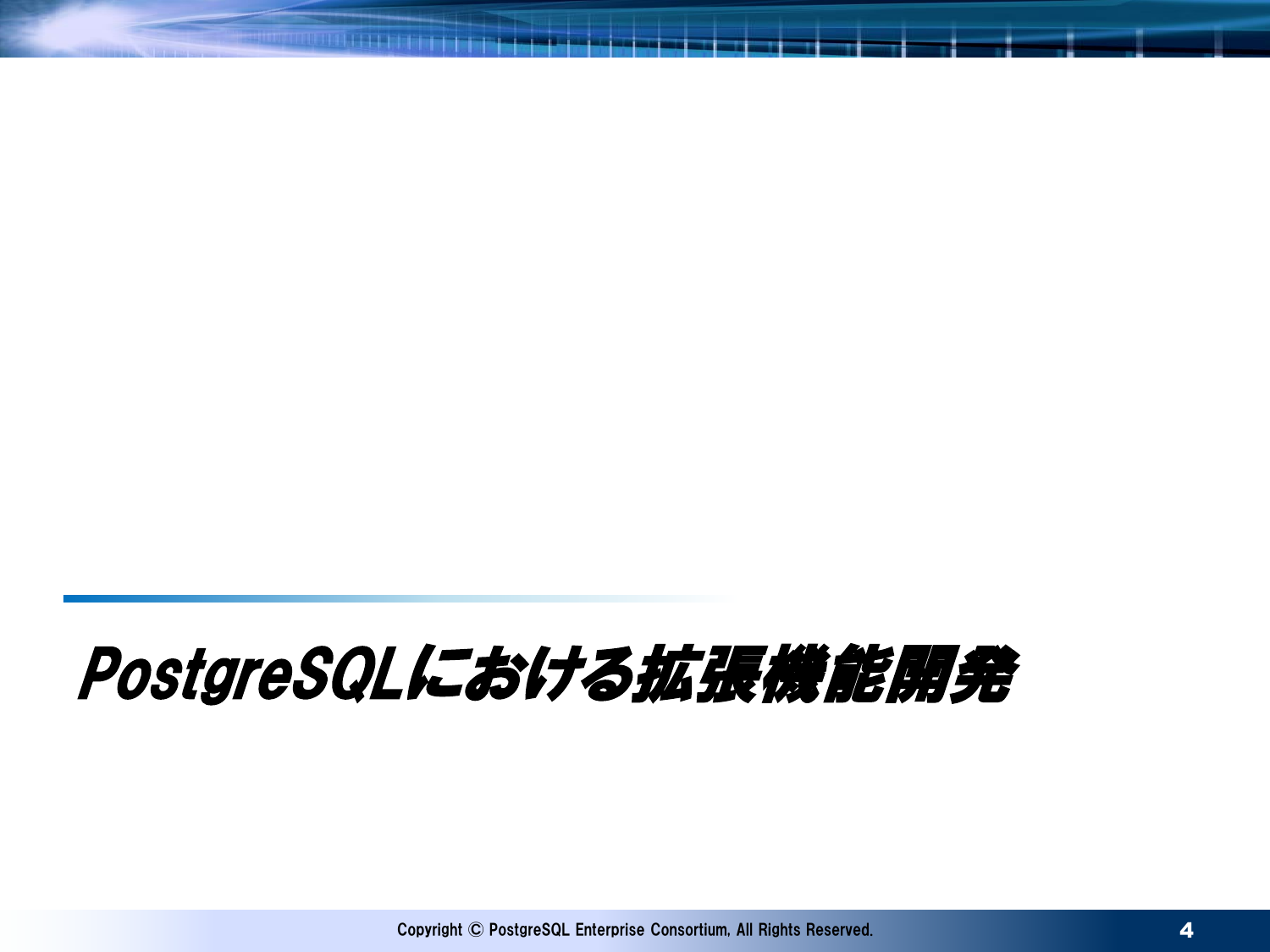# PostgreSQLにおける拡張機能開発

■ PostgreSQLは拡張機能を導入することにより、 機能を追加することが出来る

□ 拡張機能は自分で開発することも可能

■ 今年度は"Hook"を用いた拡張機能開発を通じて、 PostgreSQLの内部処理の介入に挑戦!

□ 既存拡張機能 (auto\_explain) の機能変更

□開発手順+実装(検証)過程、結果のご紹介

■ Hook…PostgreSQL内で共有されるポインタ □こちらに独自関数を差し込むことで内部処理に割込可 イメージ : SQL実行後に処理を追加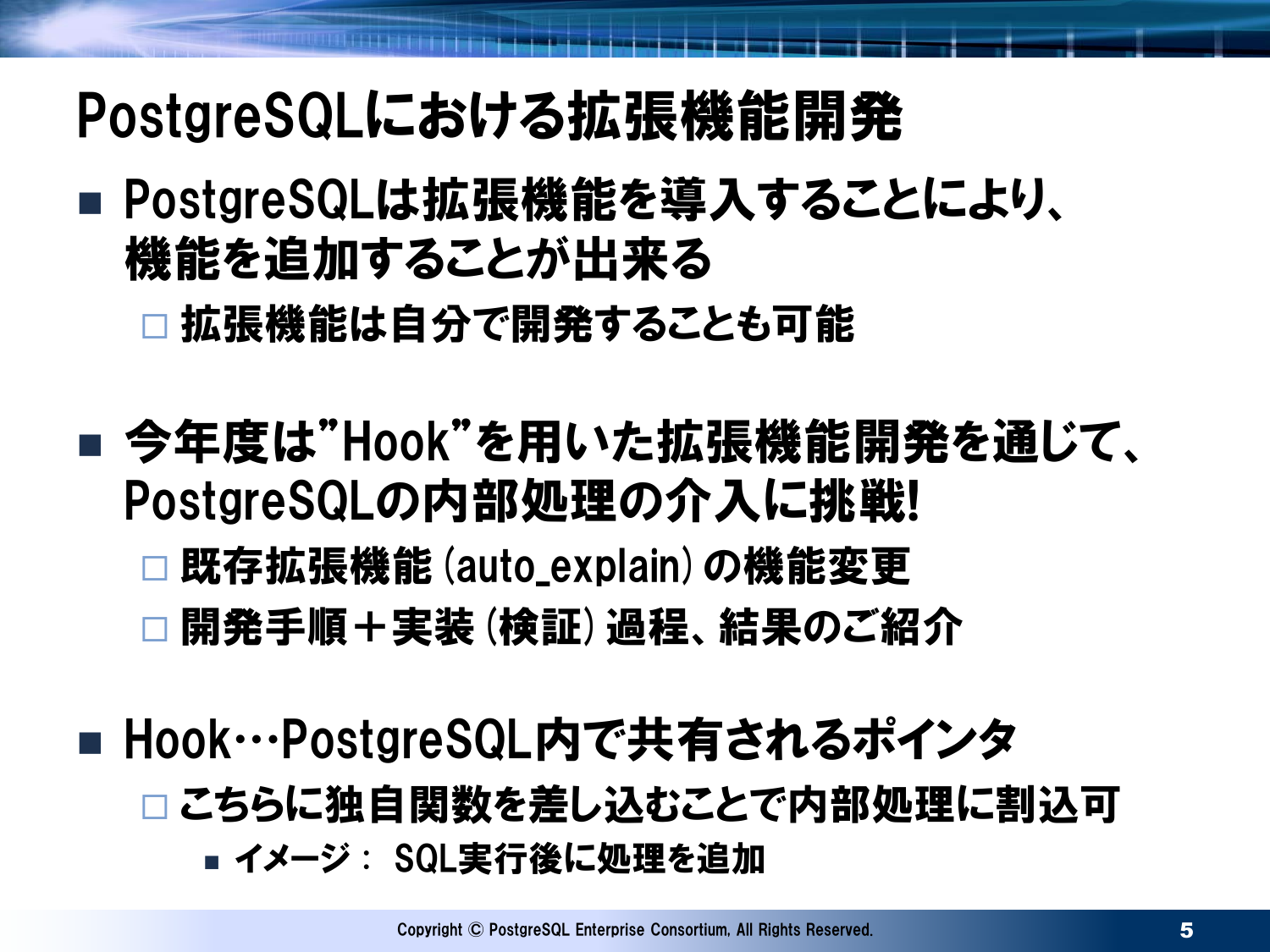# PostgreSQLにおける拡張機能開発

### ■ Hookの例:auto\_explainにおける利用

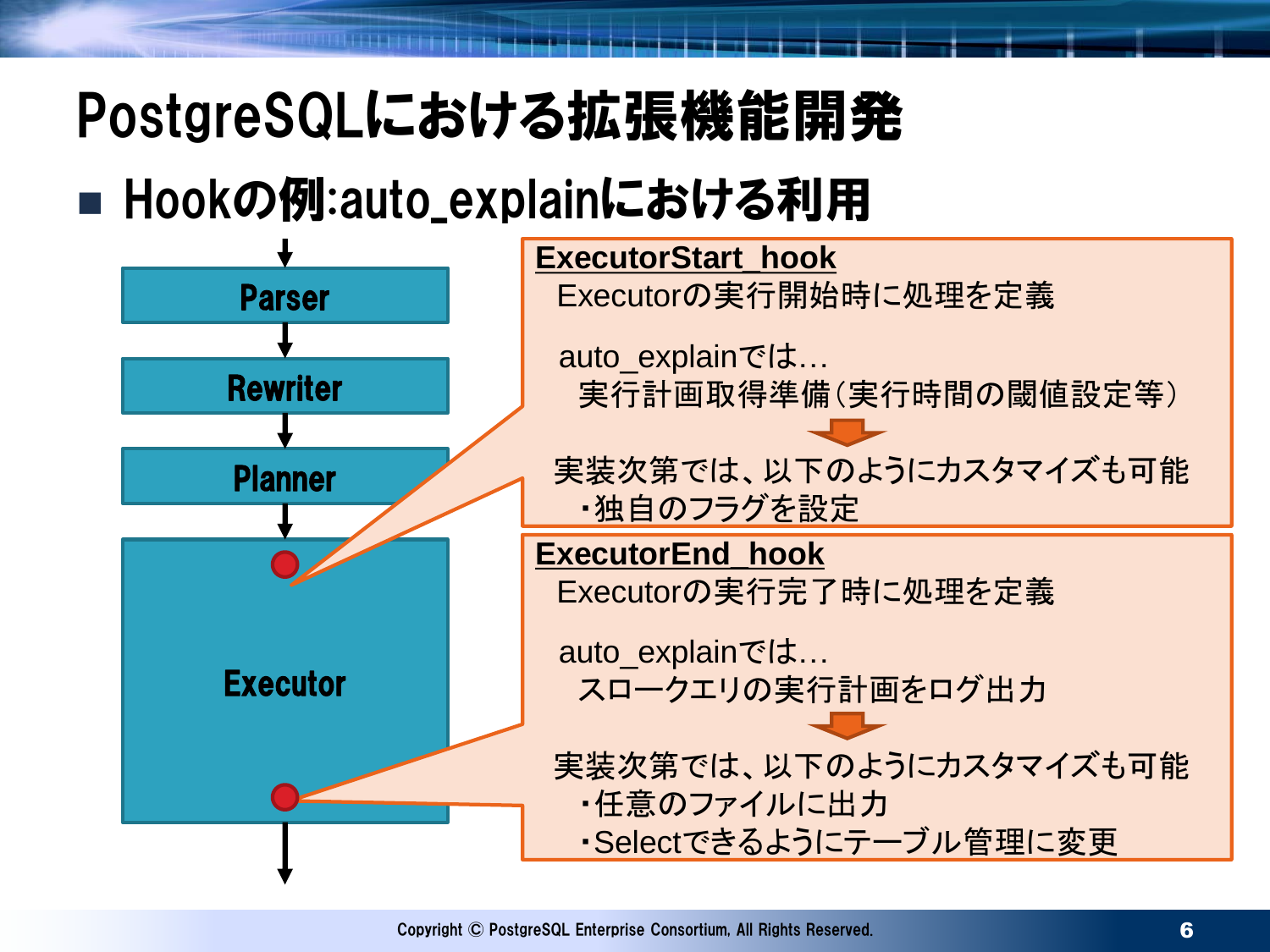

### ■ パブリッククラウドでDBサービスを利用する場合 (PaaS)においても拡張機能は導入可ではあるが、 ベンダー側で事前に用意されたものしか利用できな いケースが多い

□自前で用意したものの活用や、 既存の変更はNG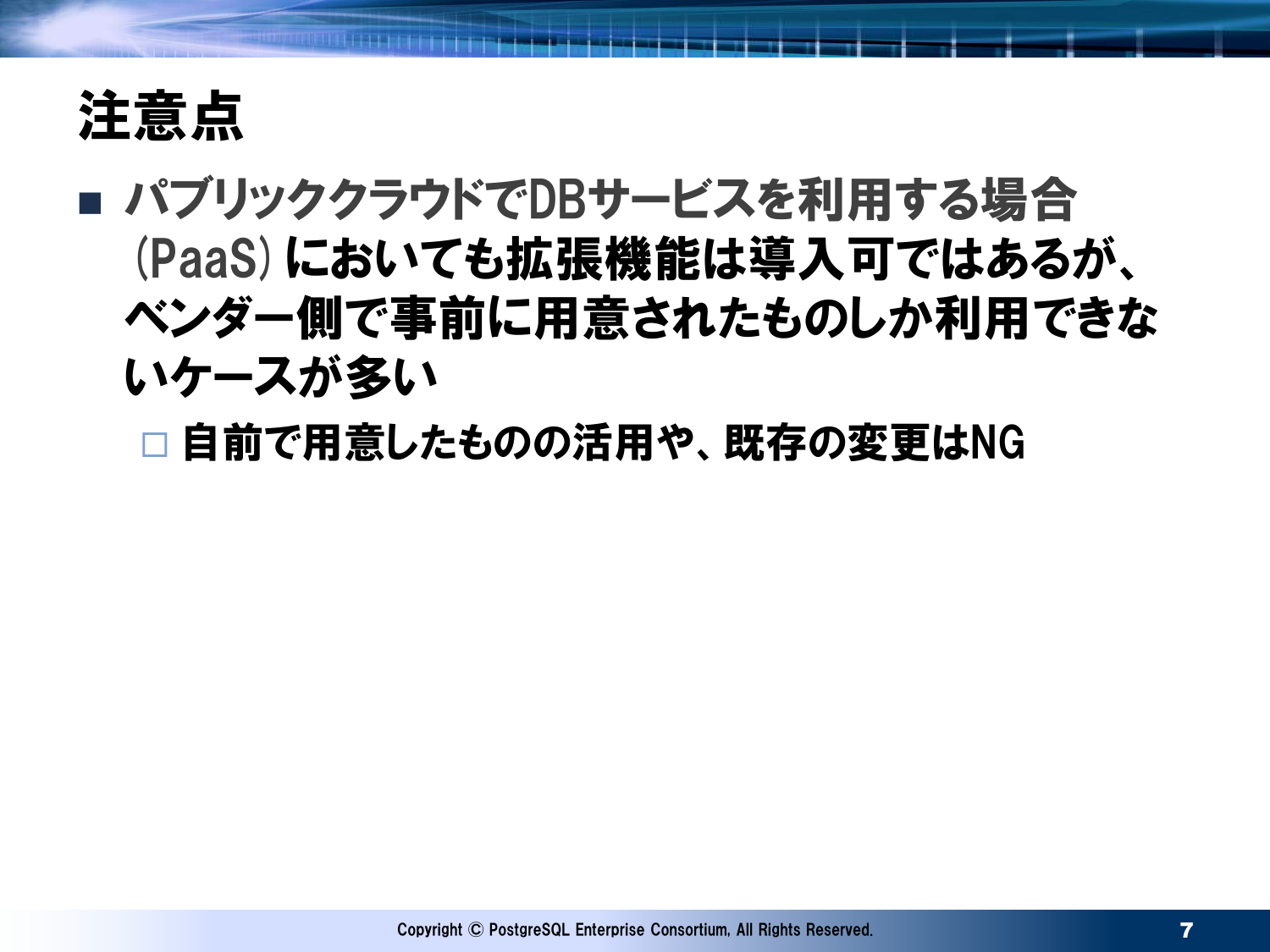# 拡張機能開発手順(Hook)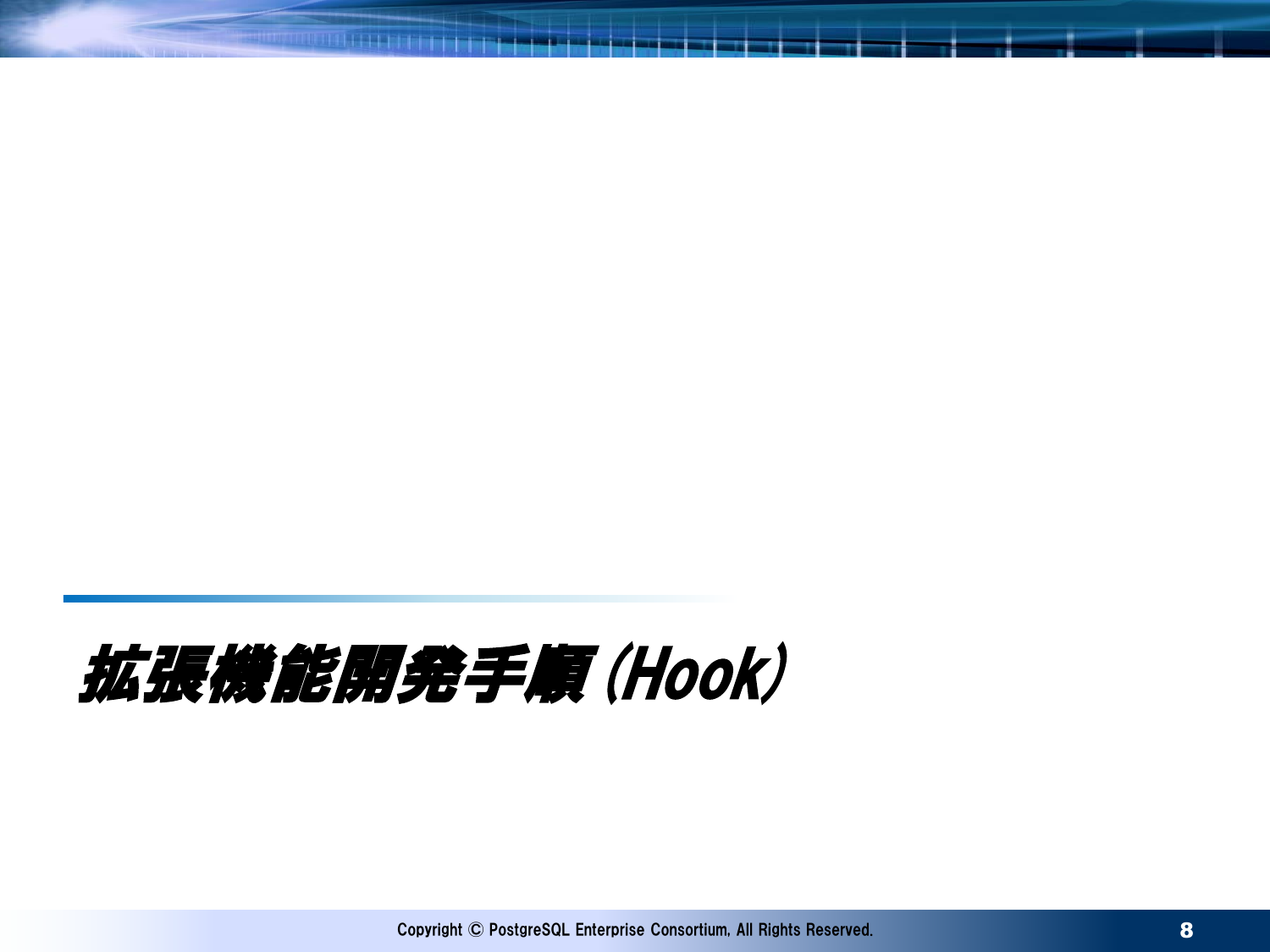# 拡張機能開発手順(Hook) : 概要



### ■ "Hello World"拡張機能の 実装内容&手順をご紹介

SQL実行時に"Hello World"と

コンソール出力

| testdb=# select 1; |         |  |                      |  |  |
|--------------------|---------|--|----------------------|--|--|
|                    |         |  | NOTICE: HELLO WORLD! |  |  |
| ?column?           |         |  |                      |  |  |
|                    |         |  |                      |  |  |
|                    |         |  |                      |  |  |
|                    | (1 row) |  |                      |  |  |

- 拡張機能は基本、 4ファイル構成
	- hello\_world.control
		- hello\_world--<ver>.sql
		- hello\_world.c
		- Makefile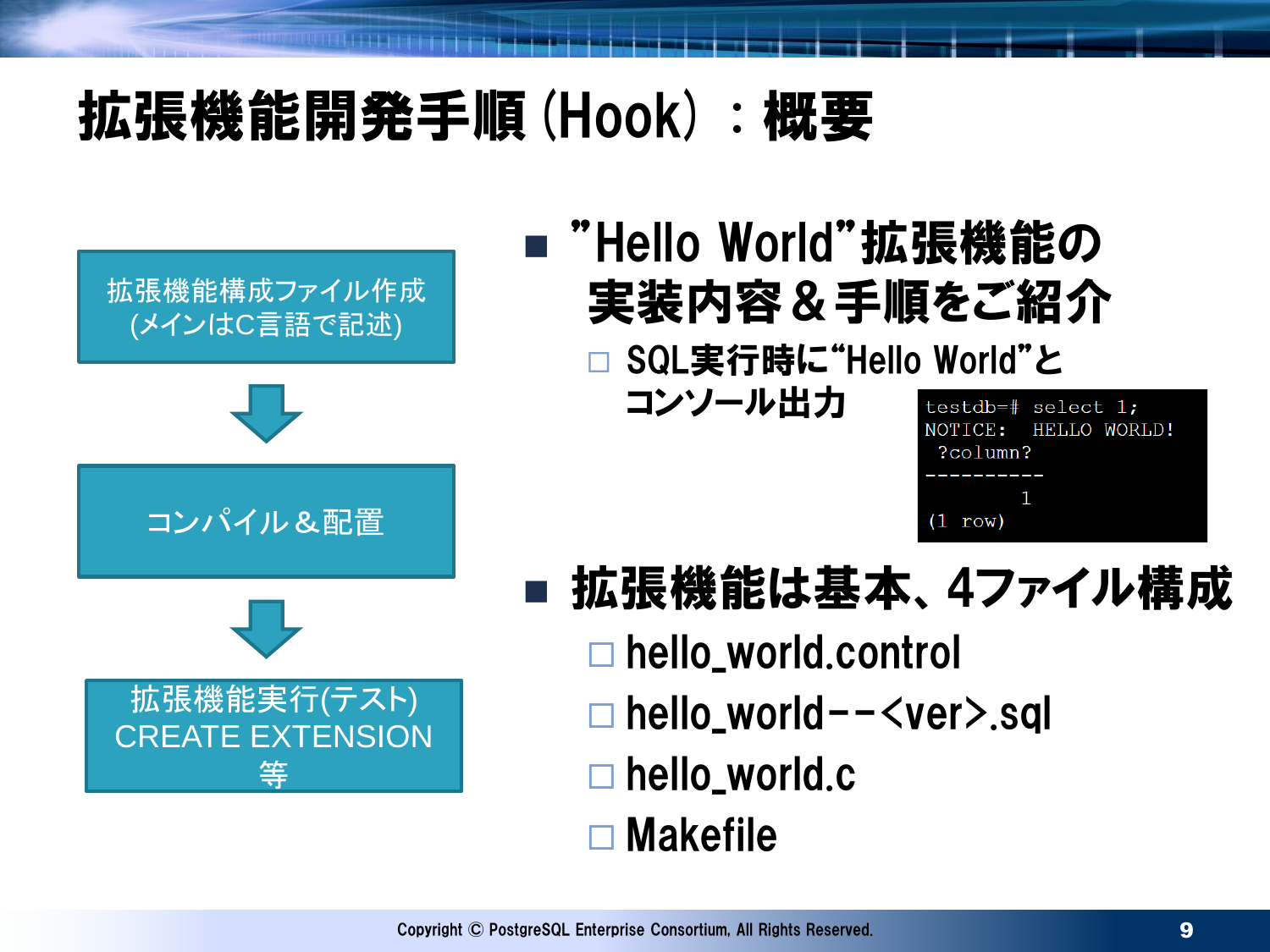## hello\_world.control

### ■ CREATE EXTENSION時の動作設定ファイル □ 一旦作成し、基本的には変更しなくてOK

### ■ 主要な構成 (設定) 要素

- □ directory : SQLファイルのパス
- **□ default\_version : バージョン指定**
- □ module\_pathname : モジュール (soファイル) のパス
- □ relocatable : 拡張機能の別スキーマでの利用可否
	- 全スキーマで利用したい場合はTRUE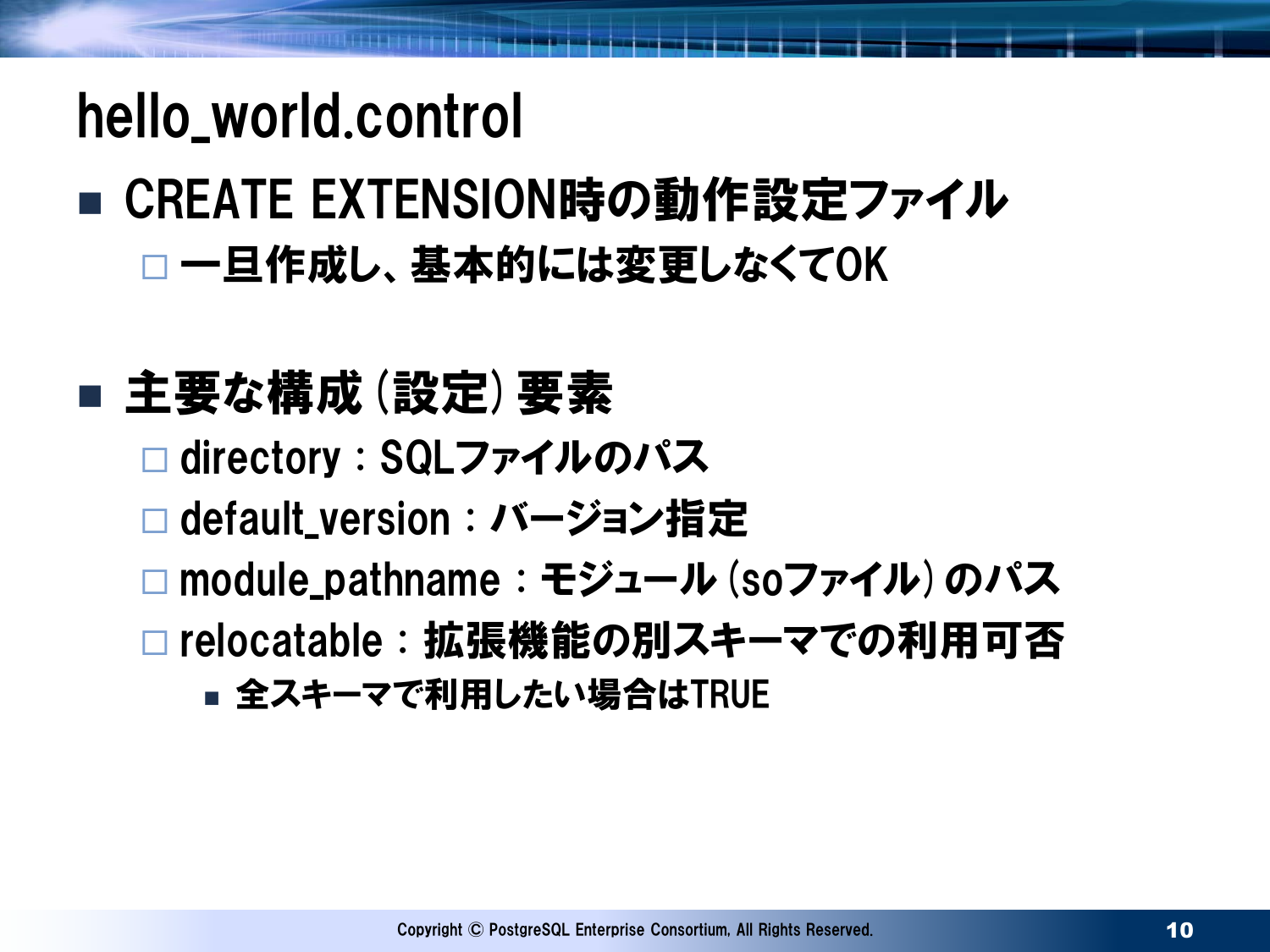# hello\_world.control ■ "Hello World"における例

default\_version = '1.0' module\_pathname = '/opt/test\_postgres/lib'  $relocated be = true$ こちらのパスにコンパイルしたファイル (.soファイル)を配置すればOK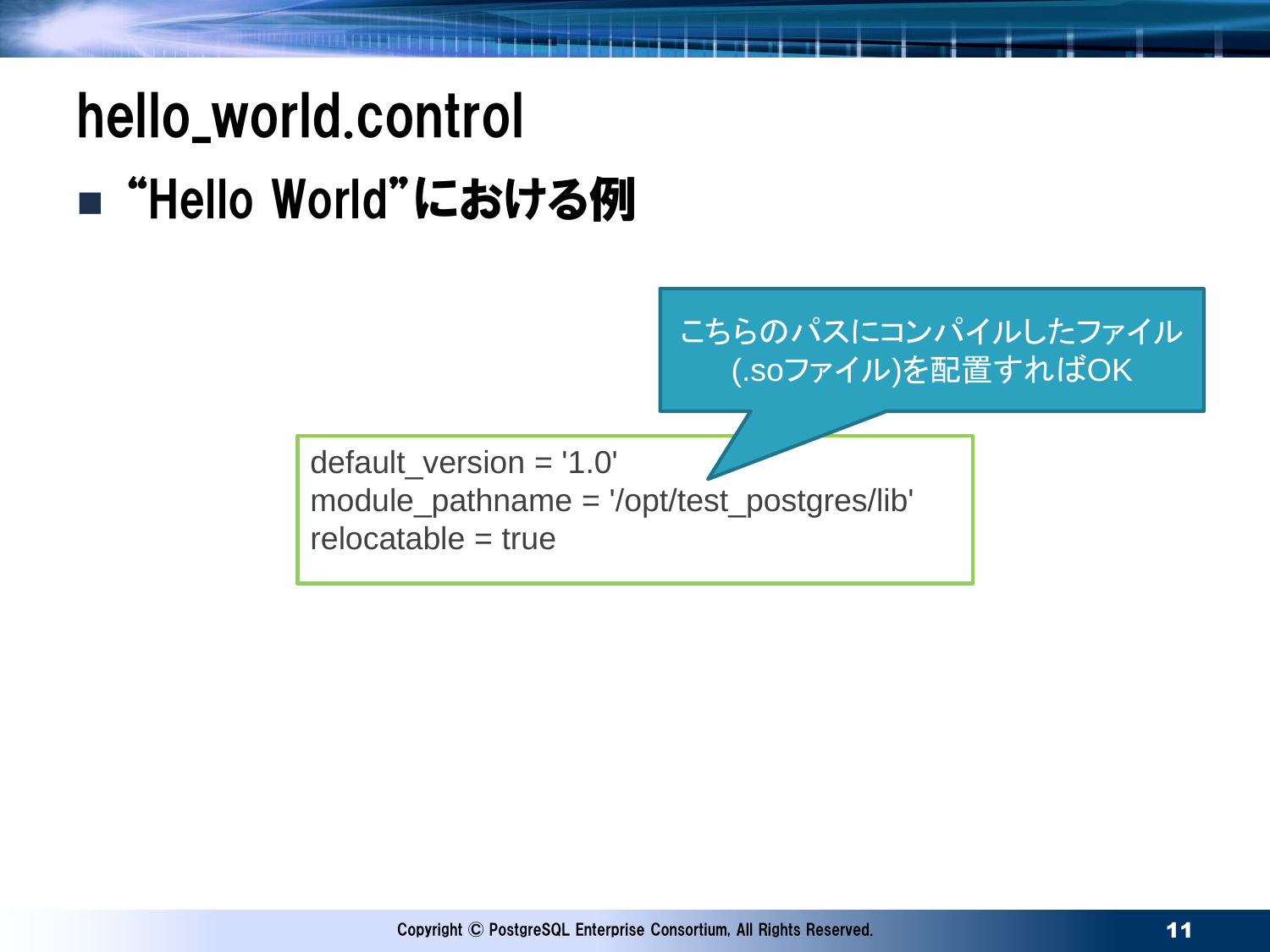### hello\_world--<ver>.sql

- CREATE EXTENSION時に実行されるSQLファイル 拡張機能でテーブルや関数を利用したい場合に記述 □定義したテーブル等はDROP EXTENSION時に自動削除
- Controlファイルのdefault\_versionで 指定したバージョンのSQLが実行される
- 特にテーブル等作成する必要がない場合は空でOK □ "Hello World"においては空ファイルを作成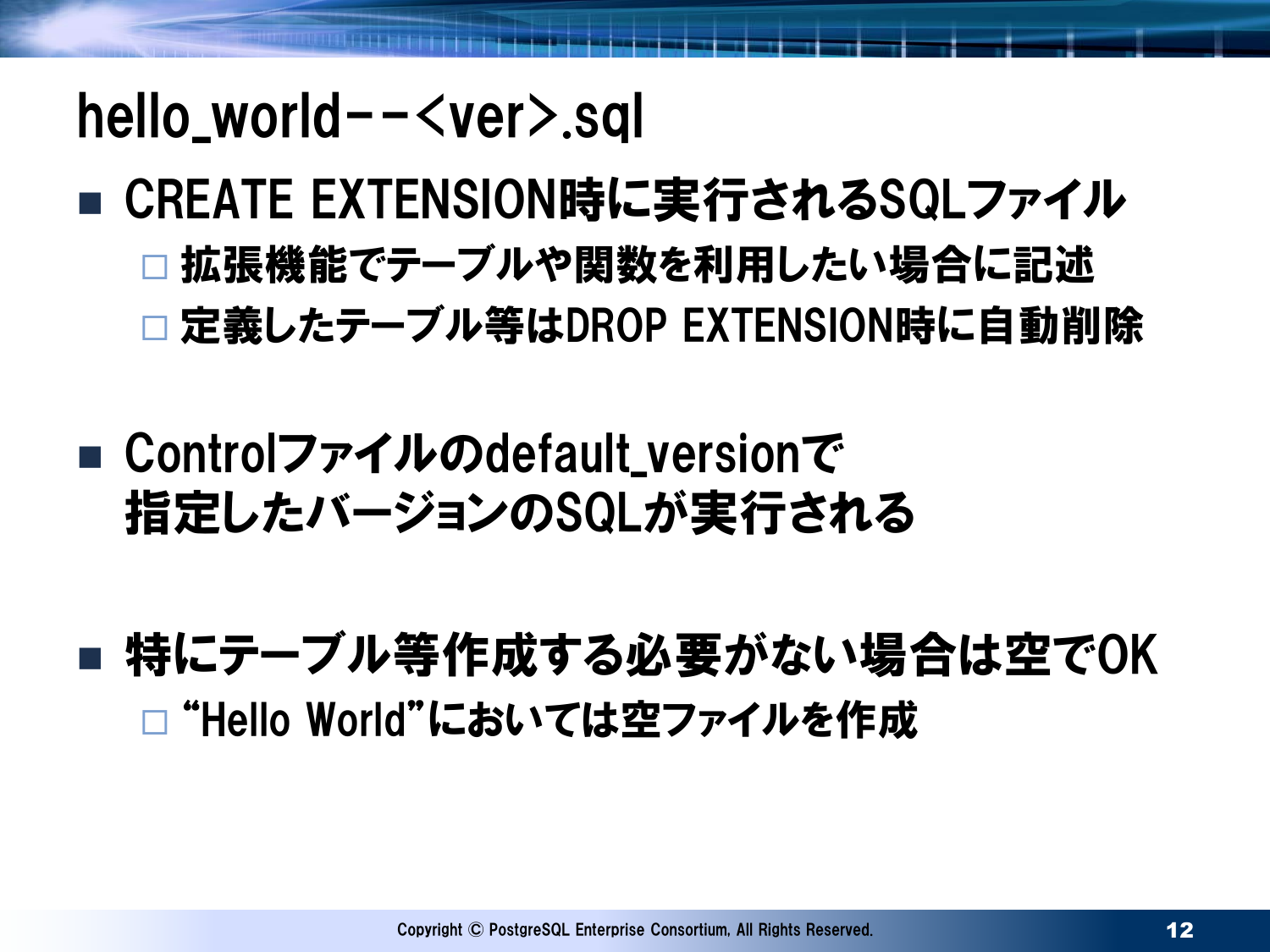### hello\_world.c

### ■ ここに作成したい拡張機能を実装!

# ■ 今回利用するHook : EXECUTOR\_START □ エグゼキュータの開始時に呼ばれるHook

プランナによる実行計画作成後にエグゼキュータ実行

□ EXECUTOR\_STARTに独自関数を定義して差し込み、 処理後に元の処理に引き渡すように変更

独自関数内で"Hello World"を実装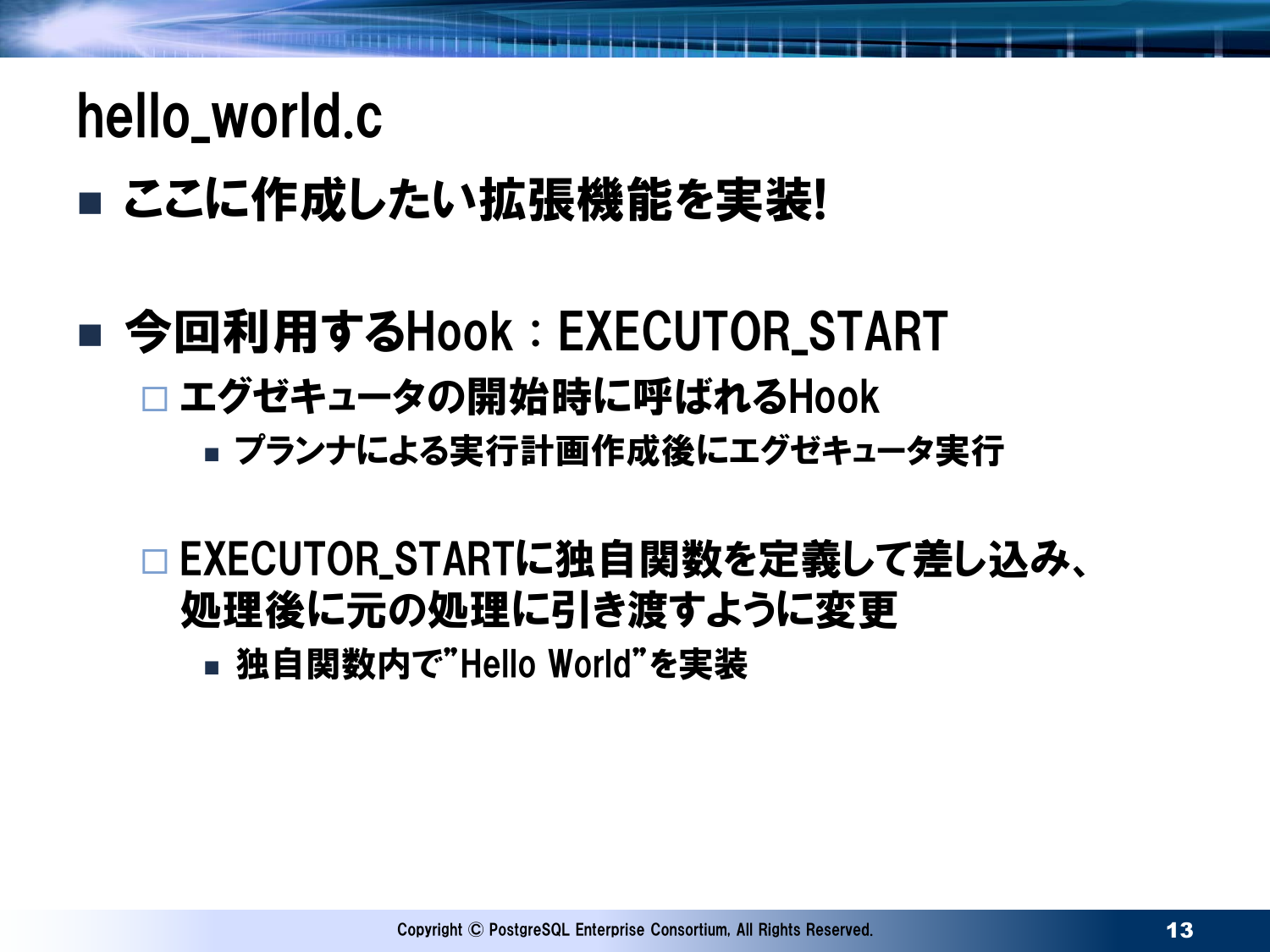# hello\_world.c ■ 今回における例

```
#include "postgres.h"
#include "executor/executor.h"
PG_MODULE_MAGIC;
extern void _PG_init(void);
```

```
extern ExecutorStart_hook_type ExecutorStart_hook ;
```

```
static void
HL_ExecutorStart_hook(QueryDesc *queryDesc, int eflags)
{
  elog(NOTICE, "HELLO WORLD!");
  standard_ExecutorStart(queryDesc, eflags);
}
void
_PG_init(void)
{
    ExecutorStart_hook = HL_ExecutorStart_hook;
}
```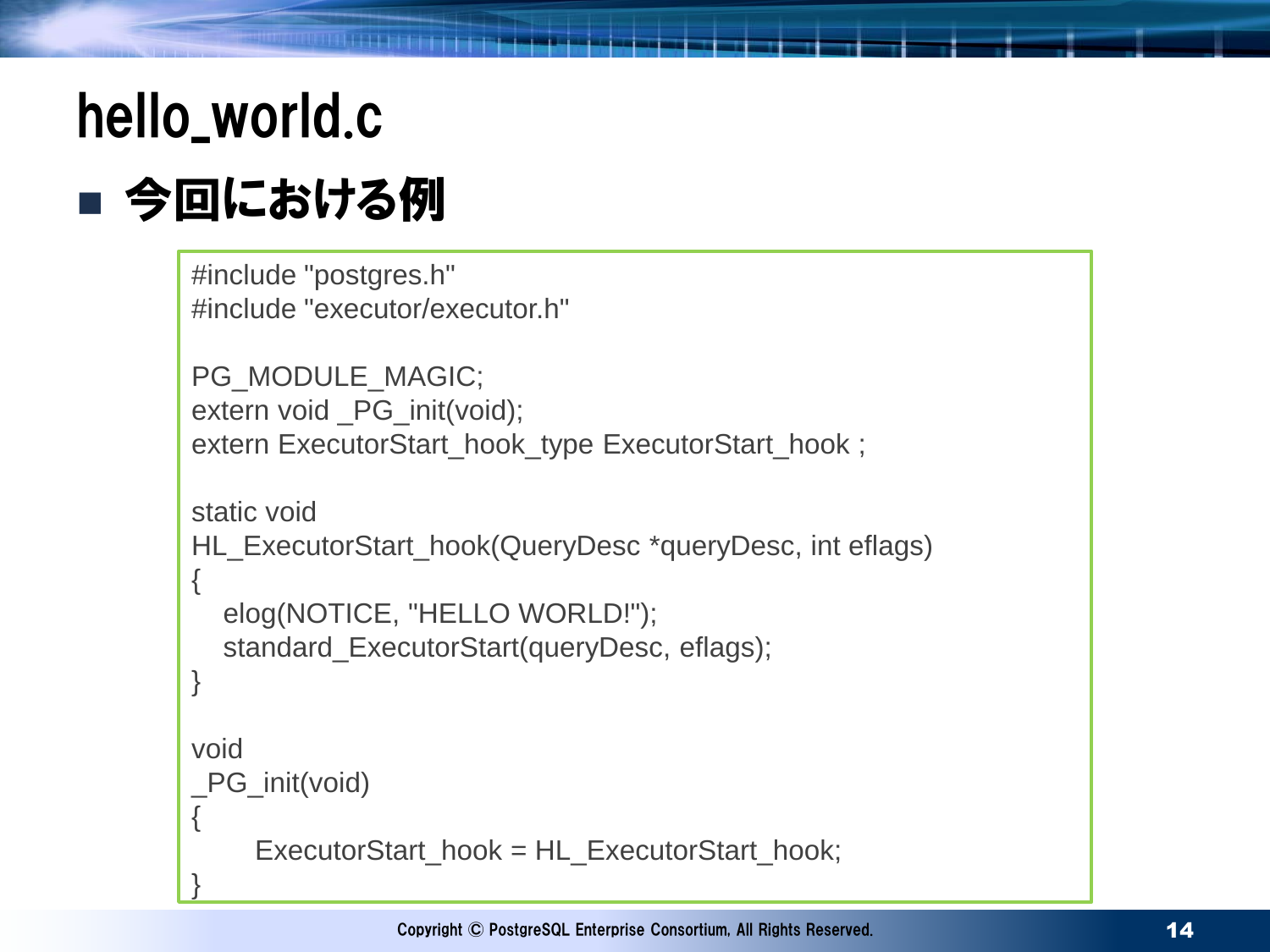# hello\_world.c ■ 今回における例

```
#include "postgres.h"
#include "executor/executor.h"
PG_MODULE_MAGIC;
extern void _PG_init(void);
extern ExecutorStart_hook_type ExecutorStart_hook ;
static void
HL_ExecutorStart_hook(QueryDesc *queryDesc, int eflags)
{
  elog(NOTICE, "HELLO WORLD!");
  standard_ExecutorStart(queryDesc, eflags);
}
void
_PG_init(void)
{
    ExecutorStart_hook = HL_ExecutorStart_hook;
}
                               ExecutorStartのHookに、
                               今回実装する関数を定義
```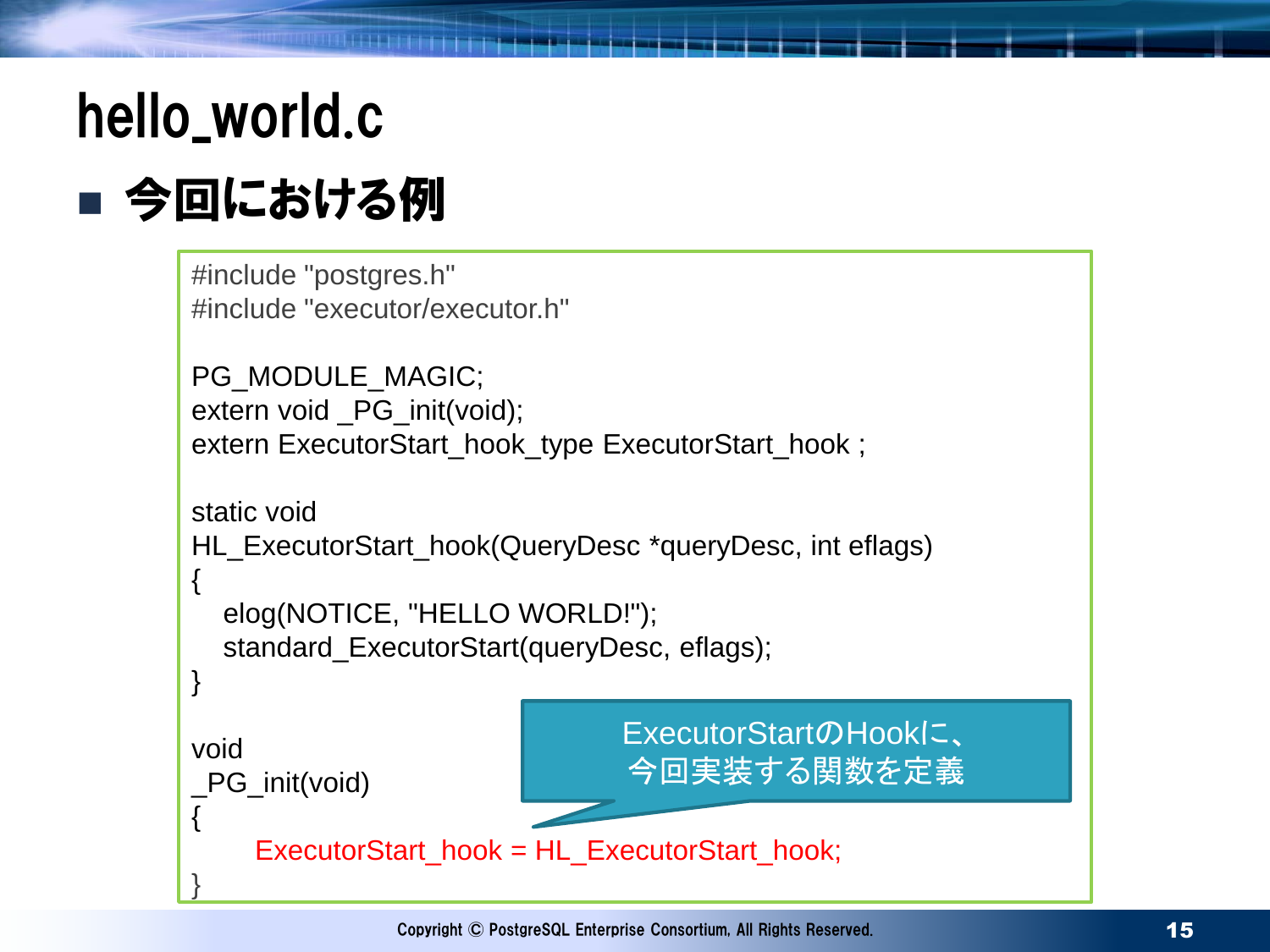# hello\_world.c ■ 今回における例

```
#include "postgres.h"
#include "executor/executor.h"
PG_MODULE_MAGIC;
extern void _PG_init(void);
extern ExecutorStart_hook_type ExecutorStart_hook ;
static void
HL_ExecutorStart_hook(QueryDesc *queryDesc, int eflags)
{
  elog(NOTICE, "HELLO WORLD!");
  standard_ExecutorStart(queryDesc, eflags); [
}
void
_PG_init(void)
{
    ExecutorStart_hook = HL_ExecutorStart_hook;
}
                                           本来の処理(standard ExecutorStart)
                                            の前にelog(コンソール出力)を挟み、
                                                    割込み処理を実現
```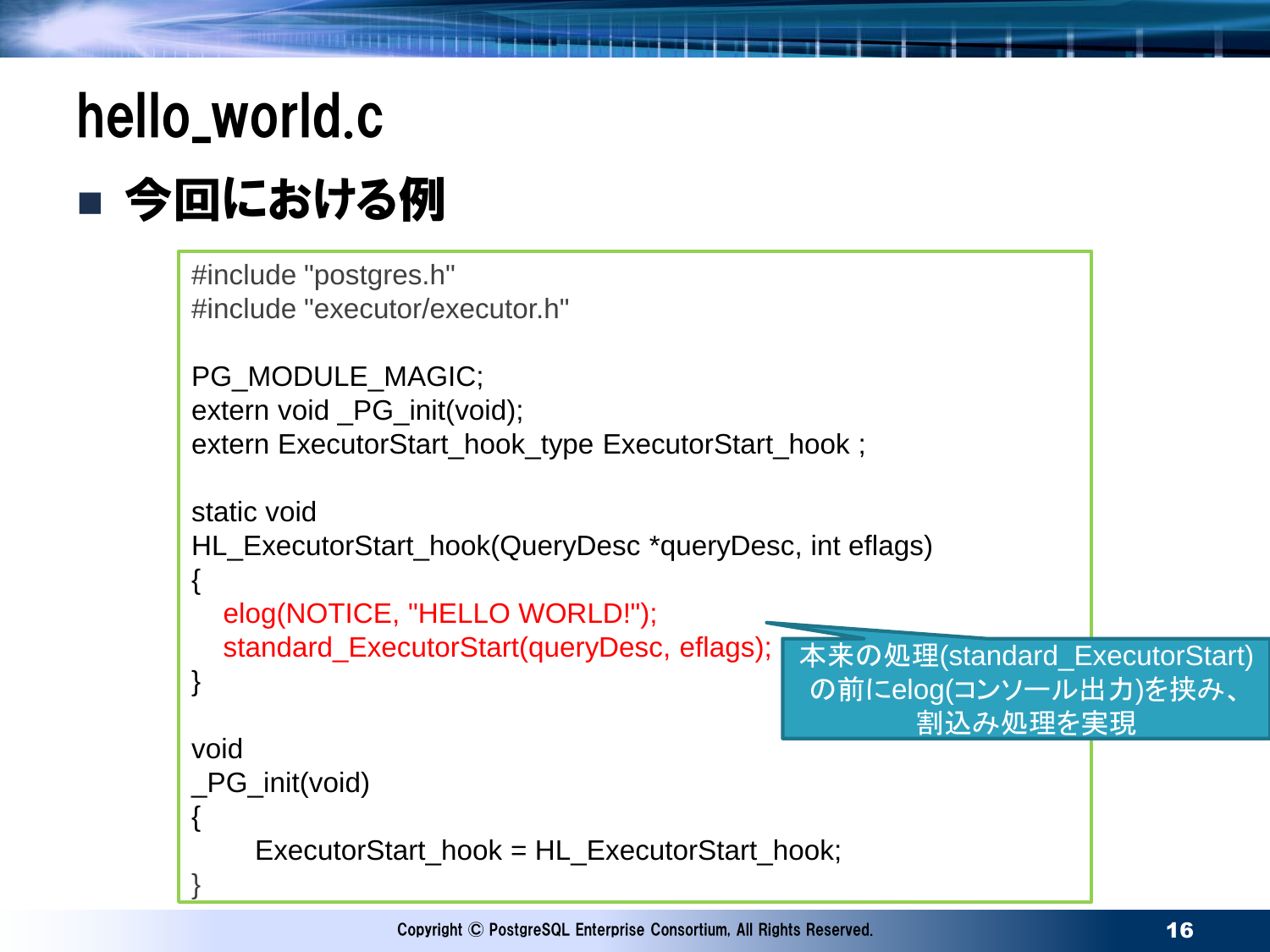# Makefile

### ■ Cファイルコンパイル時の制御ファイル

- contribの拡張機能のMakefileを一部流用(赤字部分) □ MODULES : soファイル名 (拡張子抜き) □ EXTENSION : 拡張機能名
- □DATA : SQLファイル名

MODULES = hello\_world EXTENSION = hello\_world DATA = hello\_world--1.0.sql

```
subdir = contrib/hello_world
top\_builddir = ....
include $(top_builddir)/src/Makefile.global
include $(top_srcdir)/contrib/contrib-global.mk
```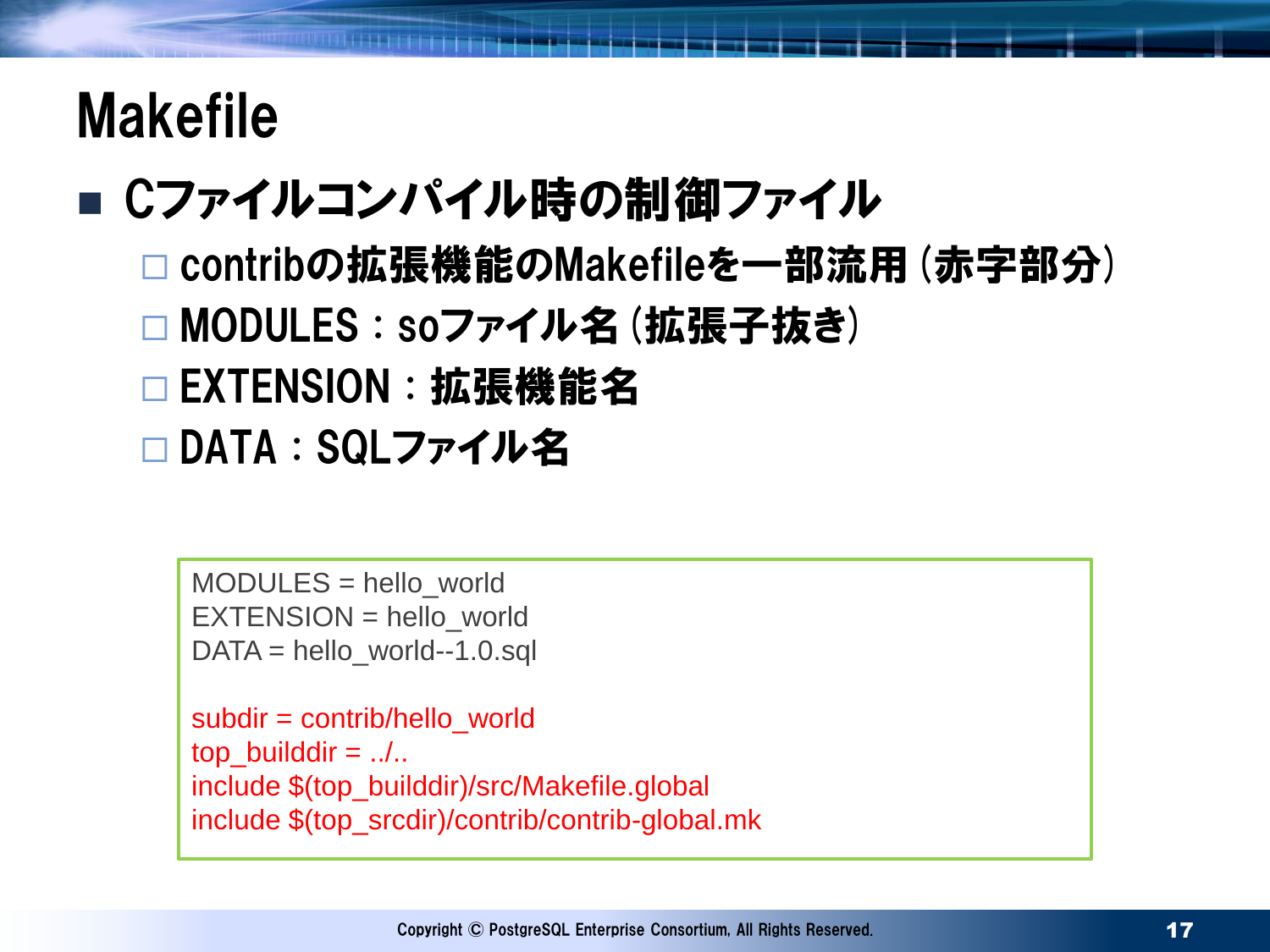# 各ファイルの配置

### hello\_world.c , Makefile □任意の位置

 $\blacksquare$  hello\_world.control, hello\_world--1.0.sql □PostgreSQLインストール時の\${SHARELIB}配下に配置 ■ shellで"pg\_config --sharedir"コマンドで確認可能 □ 例: /usr/pgsql-13/share/extension

### ■ hello\_world.so (コンパイル後ファイル) □ controlファイルのmodule\_pathnameに記載のパス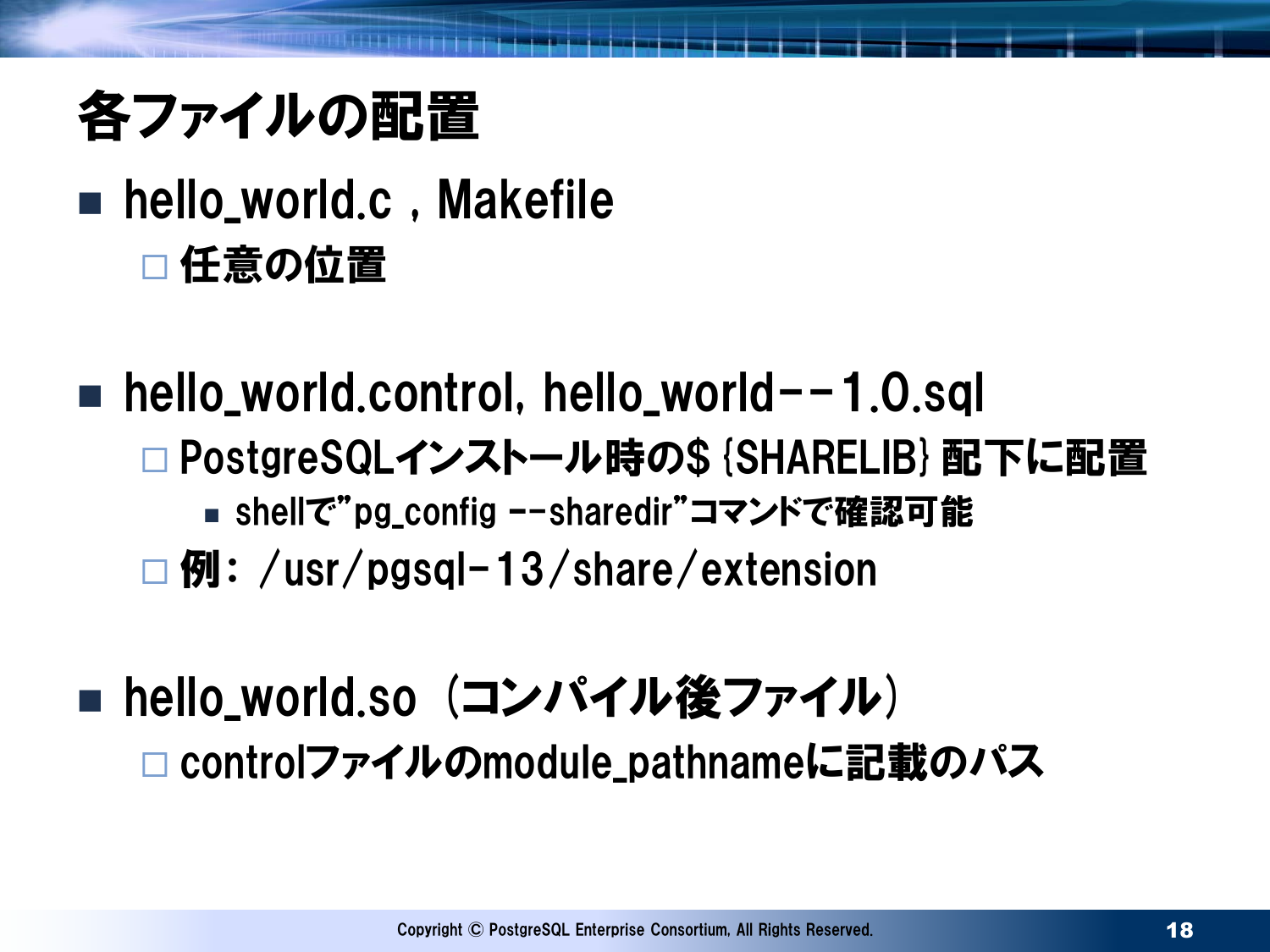# コンパイル、実行手順

- 1. cファイルをmakeしてsoファイル作成
- 2. soファイルをcontrolファイル記載の位置に配置
- 3. 拡張機能読み込み
	- postgres.confのshared\_preload\_librariesに追記 接続後にCREATE EXTENSION(LOAD)
- 4. 実行し動作確認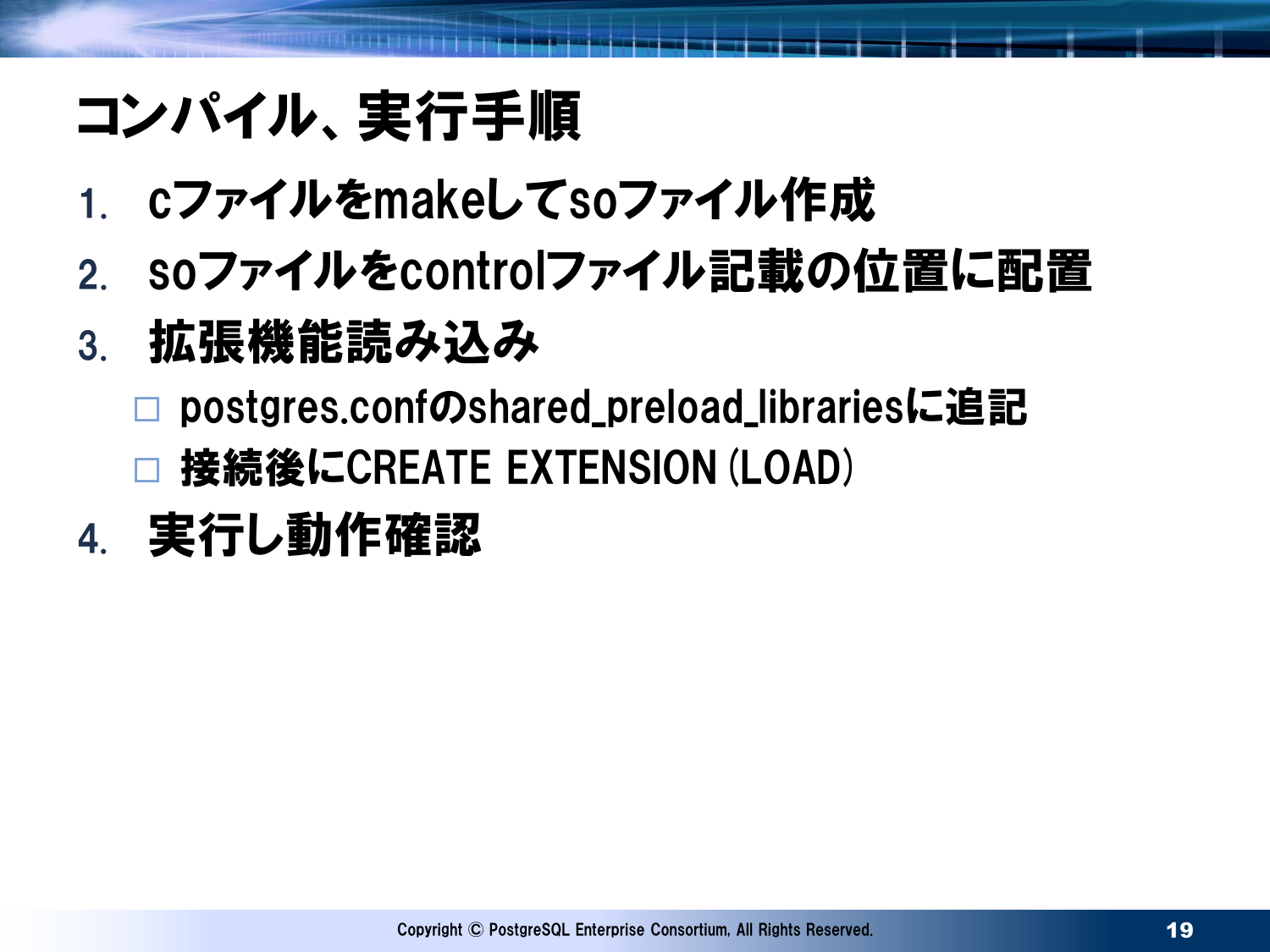# 拡張機能開発・実行例

### ■ 最小構成のAmazon EC2で実施

- PostgreSQLのバージョンは13で実施
- □ コンパイル (Makefile) はcontribのソースを流用
	- contribのビルドと同様の手順でmake可能

#### ■ 実施手順例

- 1. PostgreSQL ver13のソースを配置
- 2. コンパイル準備のためのconfigure(必要に応じてmake)
	- "<配置ディレクトリ>/configure" コマンド実行
- 3. <配置ディレクトリ>/contrib配下にmkdirしファイル配置
	- hello\_worldディレクトリを作成しMakefile,hello\_world.cを配置
- 4. makeコマンド実行でsoファイル作成
	- hello\_world.o , hello\_world.soファイルが作成される
- 5. 実行させるPostgreSQLの\${SHARELIB}にsoファイル配置&実行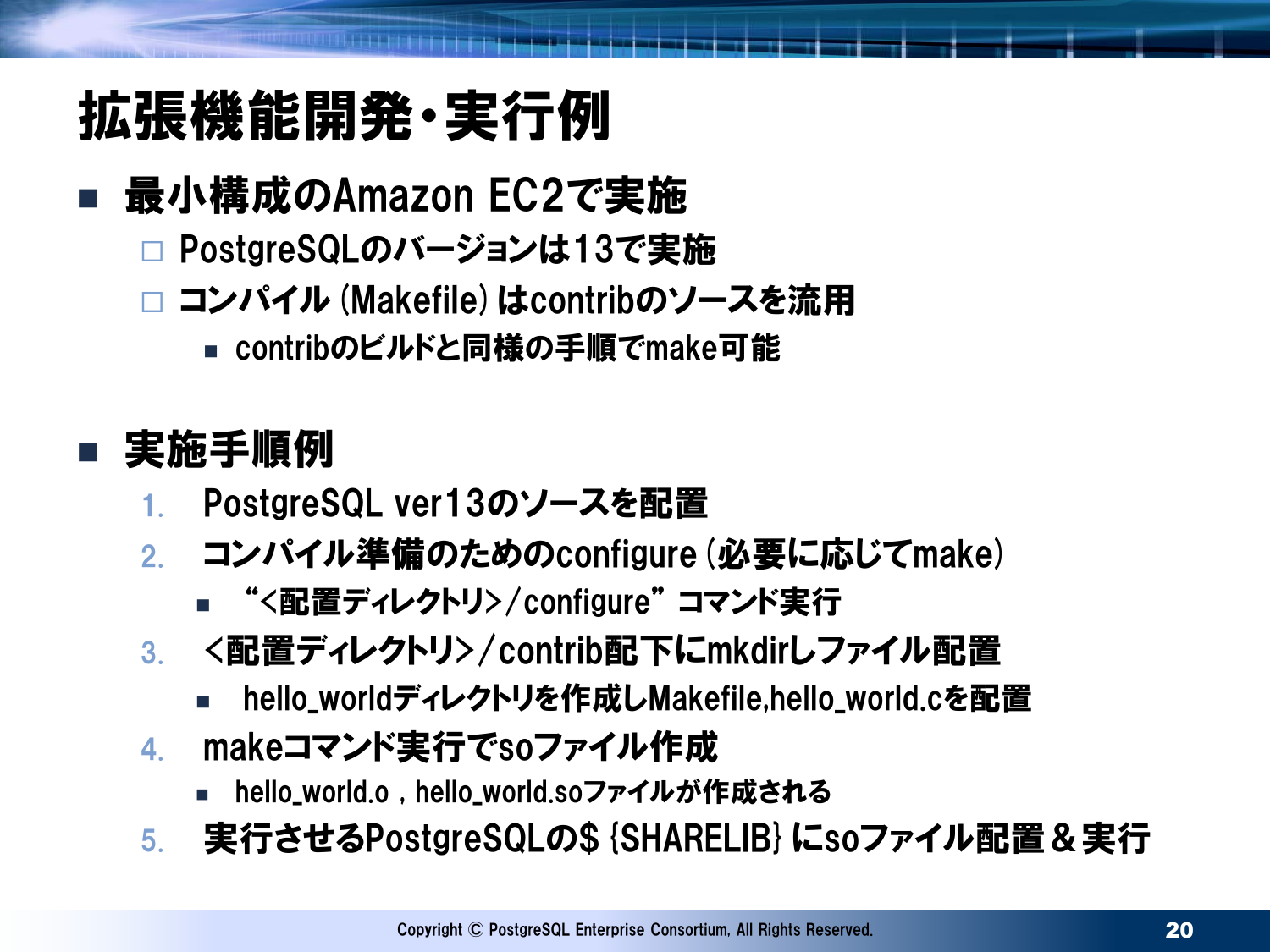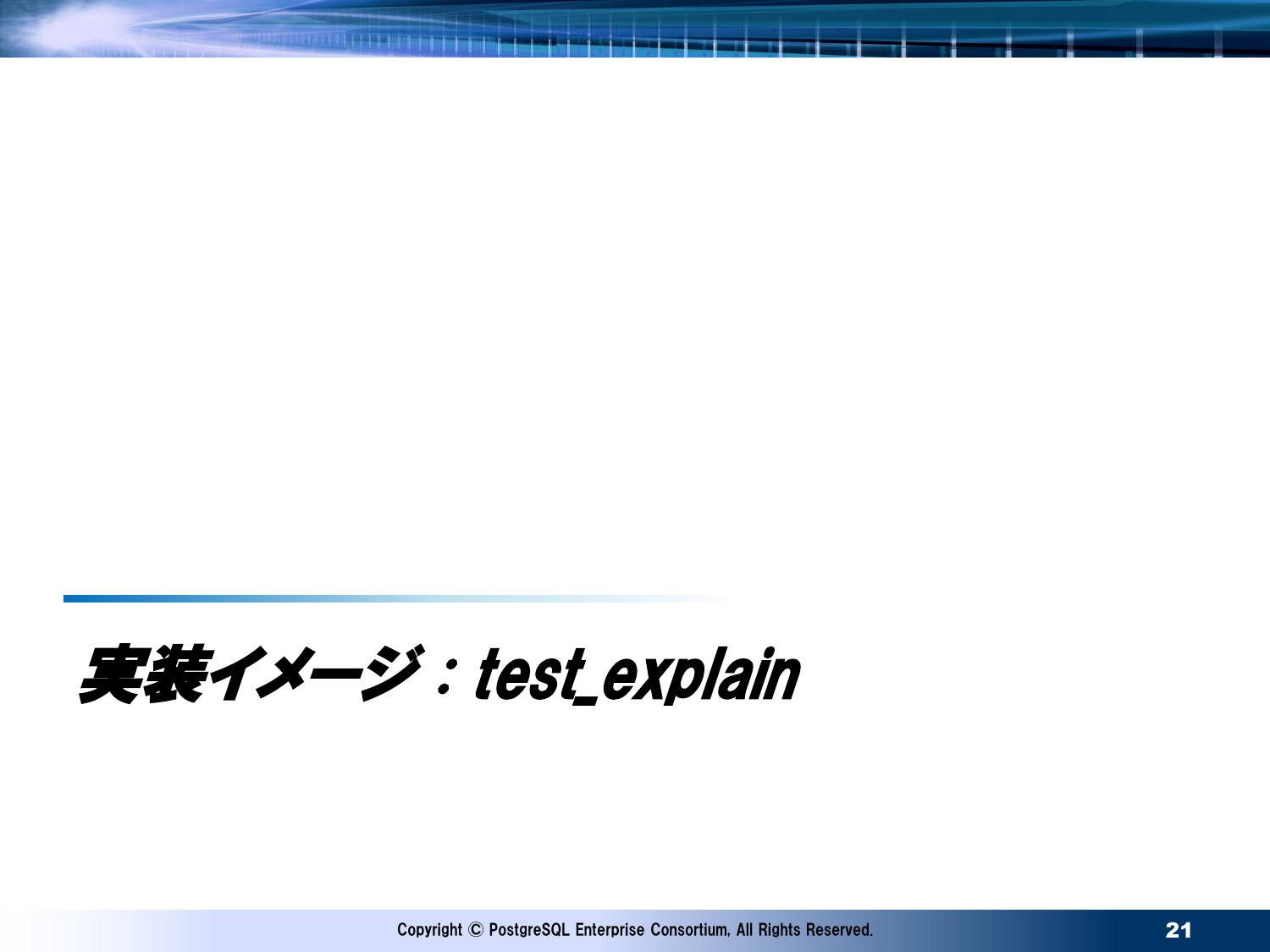# Hook開発イメージとしてのtest\_explain

- contribの拡張機能:auto\_explainの機能変更版 として、test\_explainの実装に挑戦
	- □ 当初の実装方法の想定でトラブル (実装方法変更) が あったため、経緯も含めてご紹介

### ■ 本章の構成

- □test\_explainの仕様紹介
- □ 実装方法紹介
- □ テスト時のトラブル
- □ 代替案の検討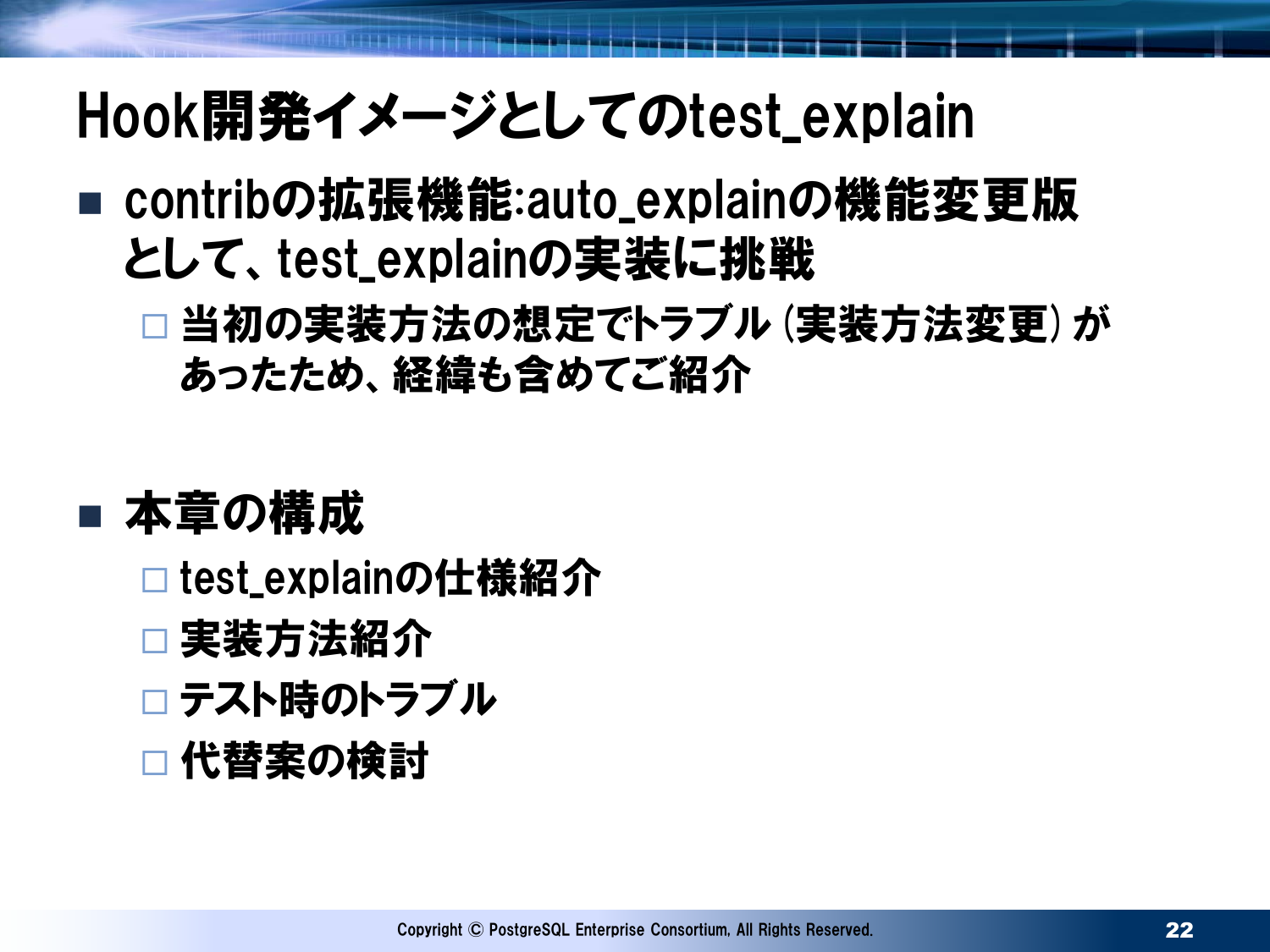# test\_explainの仕様

- auto\_explainを機能変更し、実行計画をログではなく実テーブ ルに挿入する拡張機能の開発
- test\_explainで実装する機能
	- 実行計画の取得
		- Executorに反応するHookを用いて実行計画を取得
	- □ 初期テーブル作成
		- 実行計画の格納先テーブルを作成
	- □ SQL実行 (実テーブルINSERT)
		- Executorに反応するHookを用いて実行計画をテーブルにINSERT
	- 例外処理
		- 実行計画の挿入エラーなどのエラー処理を追加



Copyright © PostgreSQL Enterprise Consortium, All Rights Reserved.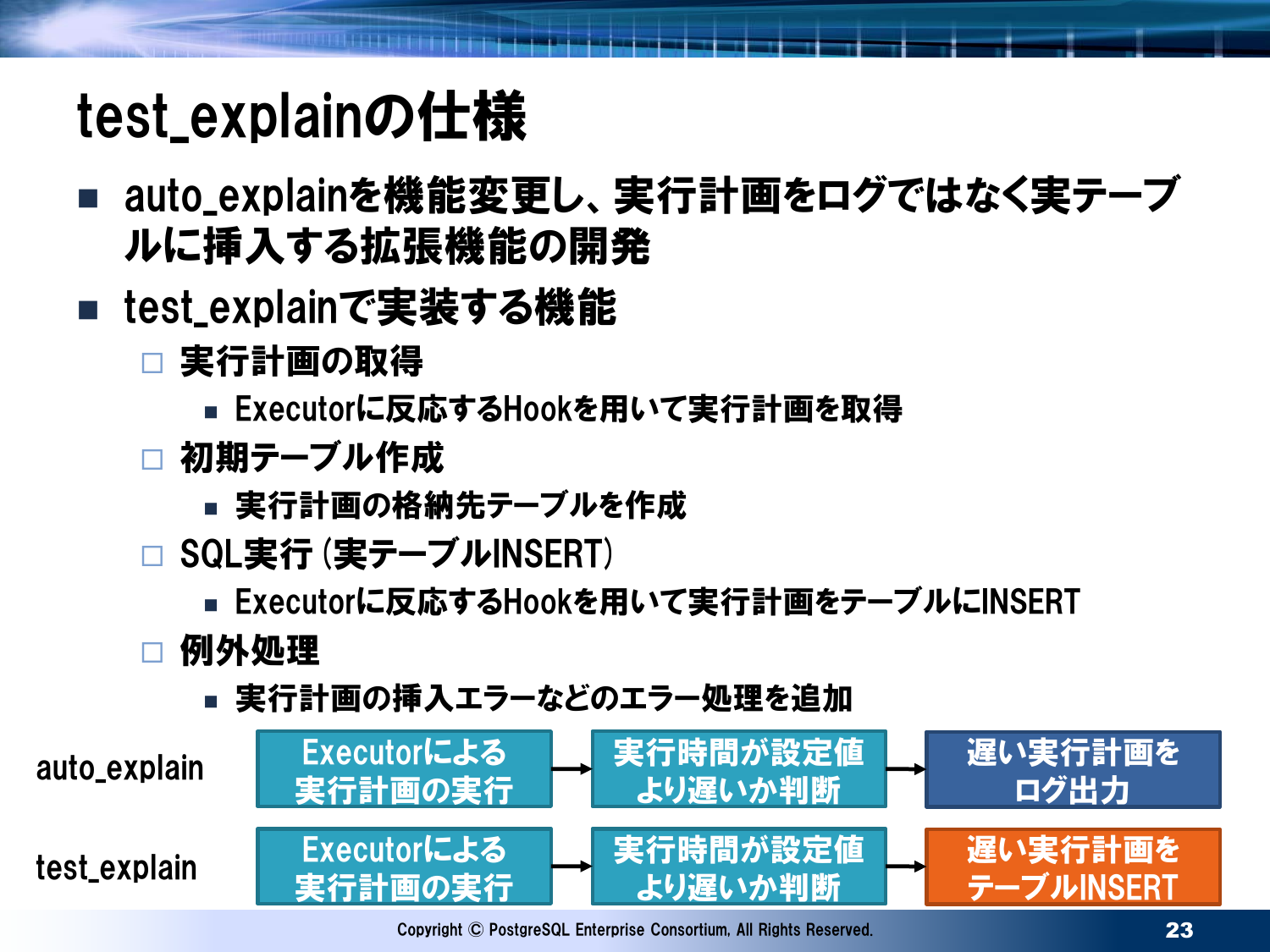# test\_explainの実装

# ■ 実行計画の取得

### □ Executor Hookを用いて実行計画を取得

- auto\_explainのExecutorの後処理(ExecutorEnd)を参考に、実行 時間の遅いクエリのプランツリーをテキスト変換
- auto\_explainの内容を流用
- 初期テーブル作成
	- □ 日時、 実行時間、 実行計画をカラムとするテーブルを作成
		- GitHubで公開されているpg\_stat\_statementsを参考にして、 test\_explain--<ver>.sqlにテーブル作成SQLを定義
		- CREATE EXTENSION実行によりテーブルを作成し、DROP EXTENSIONによってテーブルを削除
		- test\_explain.controlで指定したバージョンが使用される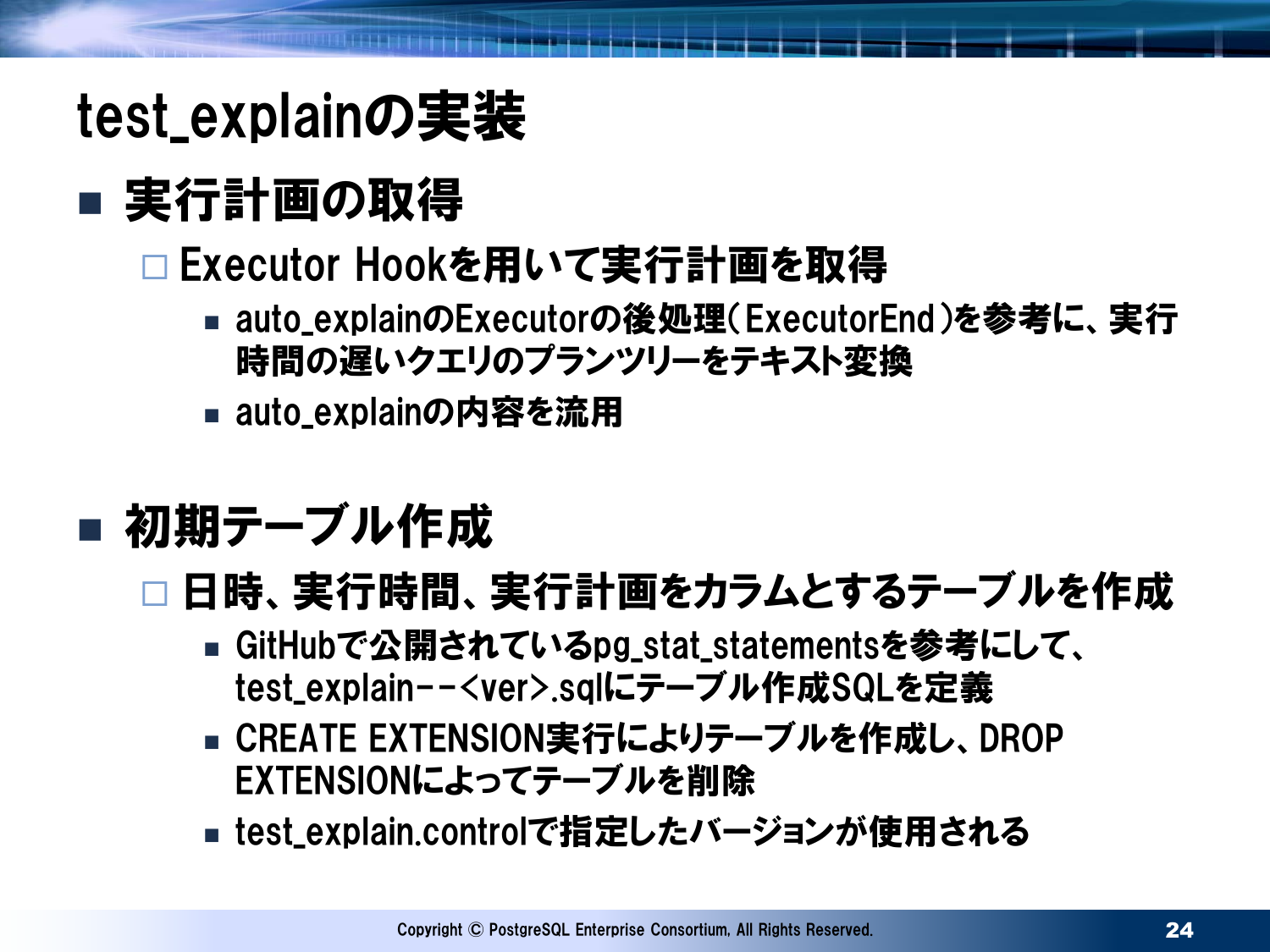# test\_explainの実装

## ■ SQL実行 (実テーブルINSERT)

#### 拡張機能に似たような実装がないか調査

Githubで調査するもSQL実行させる既存拡張機能は見当たらず

#### ■ 参考URL:

https://github.com/postgres/postgres/tree/master/contrib

https://github.com/topics/postgresql-extension

 $\Box$  https://pgxn.org/

#### □テーブルINSERT時に呼ばれる関数を調査

- gdb(デバッガツール)を用いてINSERT時に呼ばれる関数を特定
- 本体側の関数であるクエリ実行関数(exec\_simple\_query)を 用いてExecutorEnd内でクエリの実行を検討

#### □PostgreSQL本体のソースにあるexec\_simple\_query関数 を参考にしながら実装

■ 参考URL: https://doxygen.postgresql.org/index.html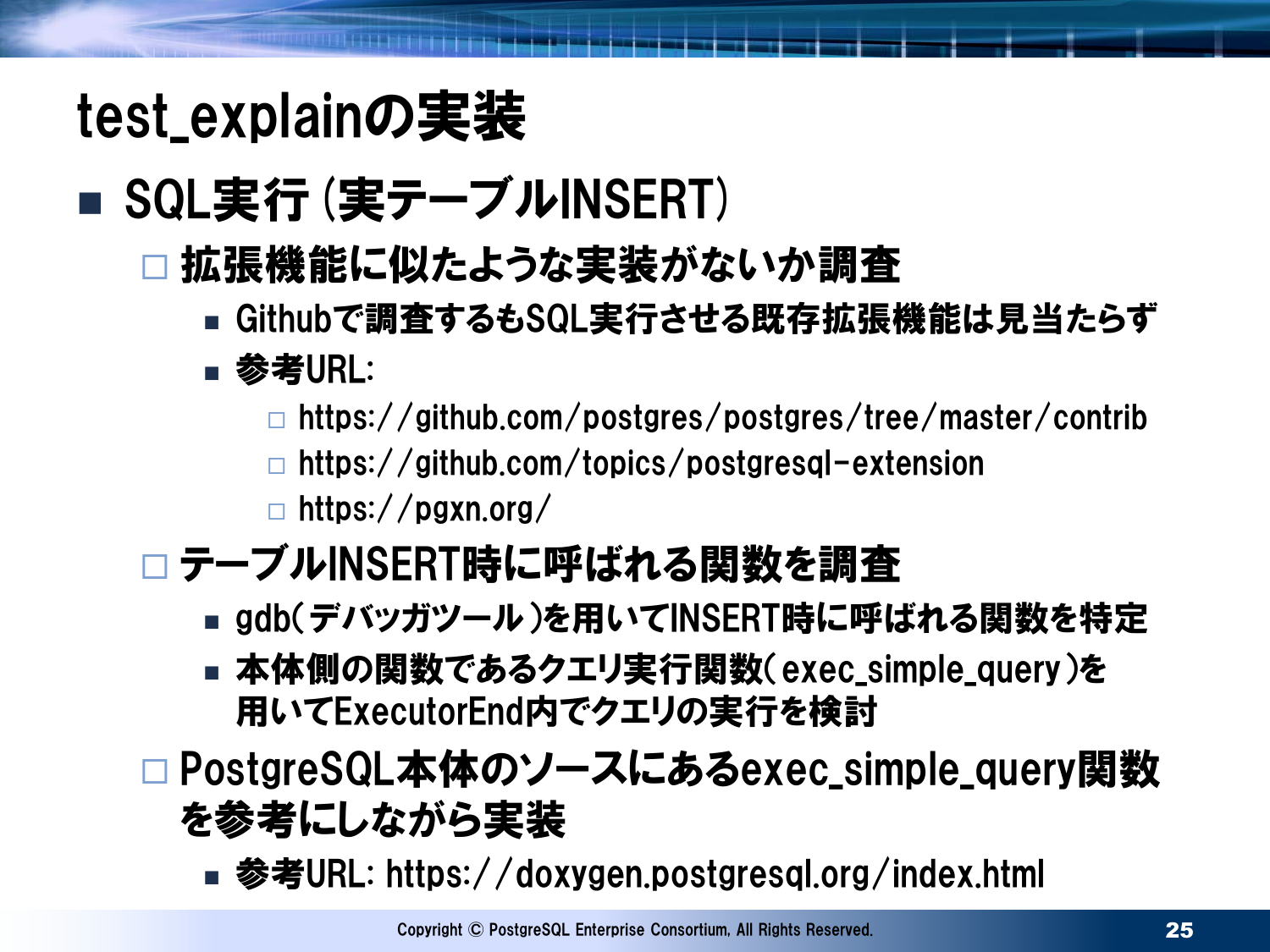# test\_explainの実装

### ■ 例外処理

### □実行計画の取得 ※auto\_explainから変更部分なし

 実行計画の取得はExecutorで実行されているため、例外処理も Executorで実施

#### □ SQL実行 (実テーブルINSERT)

■ PostgreSQL本体のソースから流用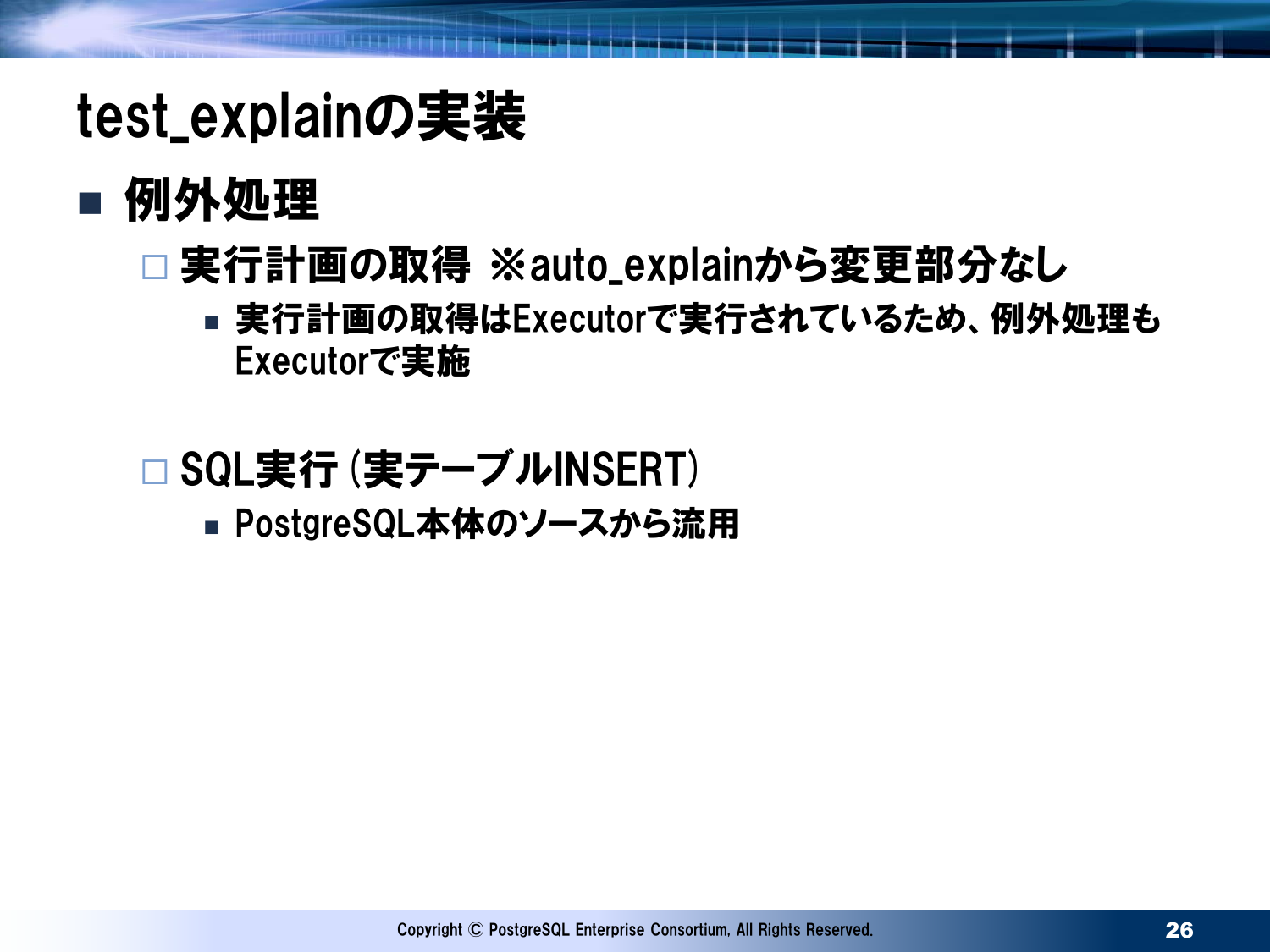# test\_explainのテスト

### ■ Executor HookでのテーブルへのINSERTに失敗

- 本体側の関数であるクエリ実行関数(exec\_simple\_query) でINSERTを試みるもエラー発生
- トランザクション2重起動によるreference leak と思われるエラー

【エラー内容】

WARNING: Snapshot reference leak: Snapshot 0x2c461f8 still referenced ERROR: snapshot reference 0x2c461f8 is not owned by resource owner Portal

#### □ gdbを用いて、ブレークポイントを打ちながら ステップ実行し、原因の考察を実施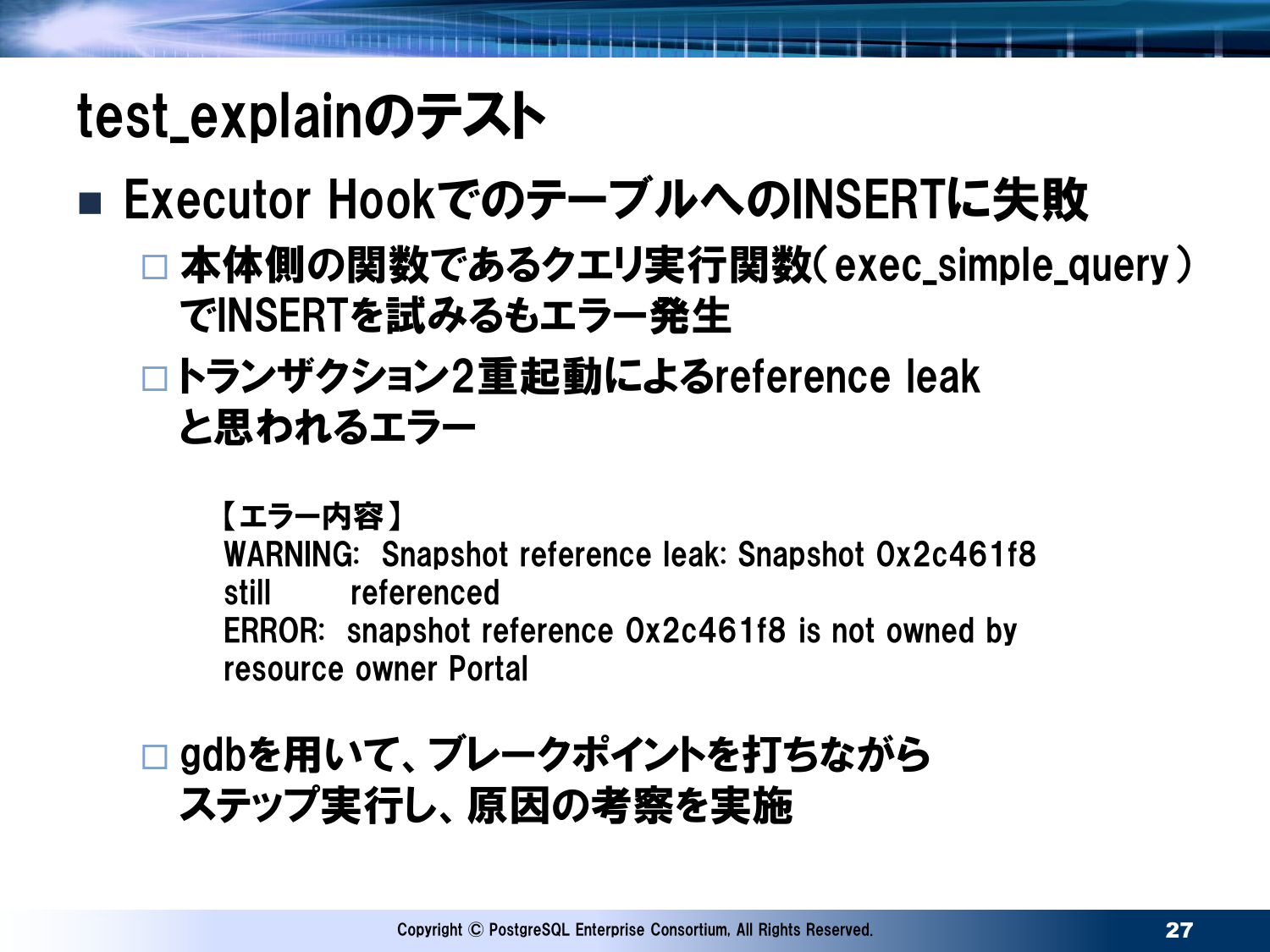# test\_explainのテスト

#### □gdbで利用した機能

- ブレークポイントの設定
- ステップ実行
- 変数のトレース
- バックトレース

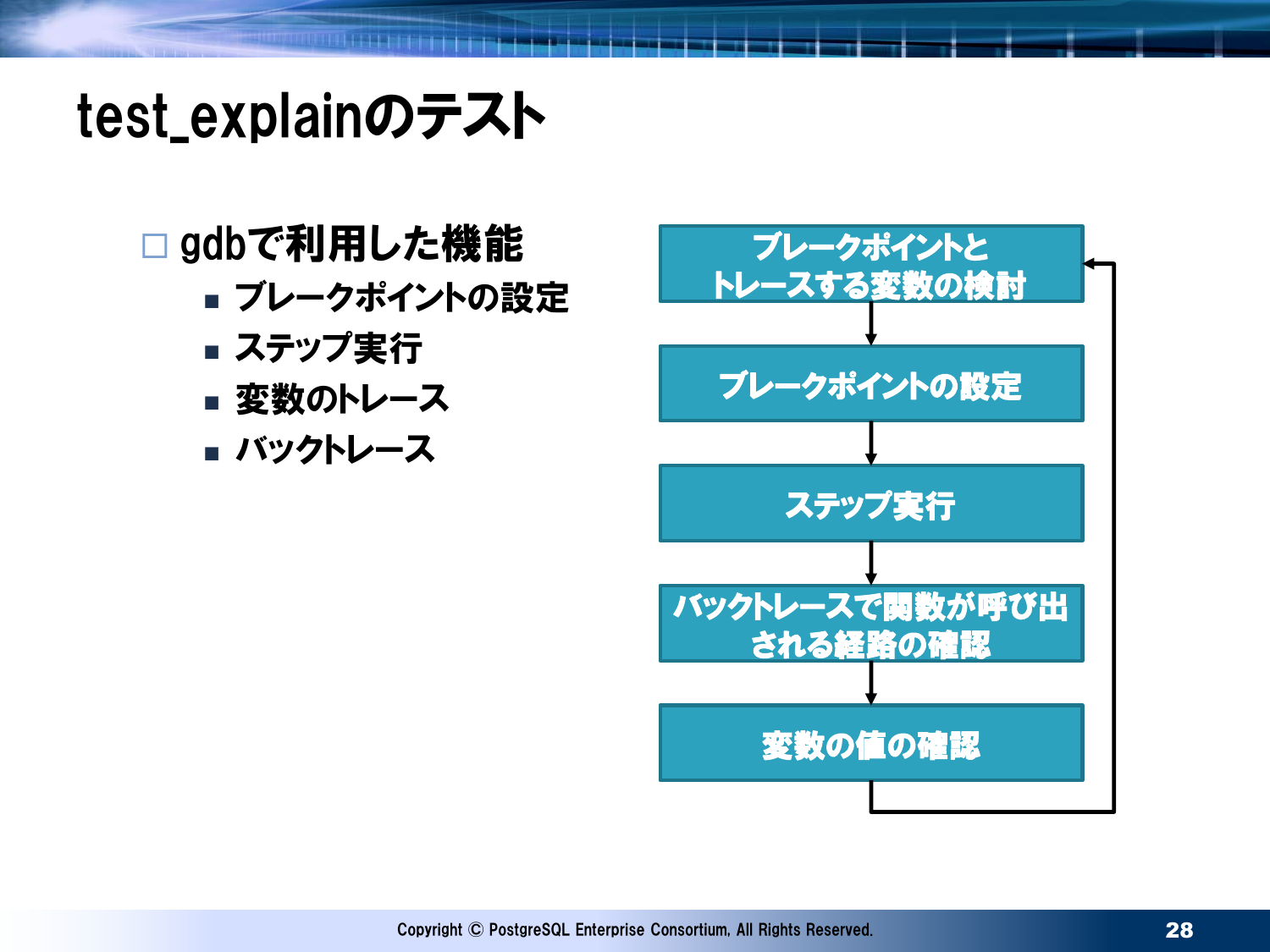# test\_explainのテスト

### ■ エラーの原因考察

#### □トランザクション2重起動によりreference leakが発生した と推測

■ gdbを用いて、Executor Hookが2回呼び出されていることを確認



- □ Executor Hook内でクエリを実行させるのは厳しい??
	- クエリ実行関数(exec\_simple\_query)は使えないと思われる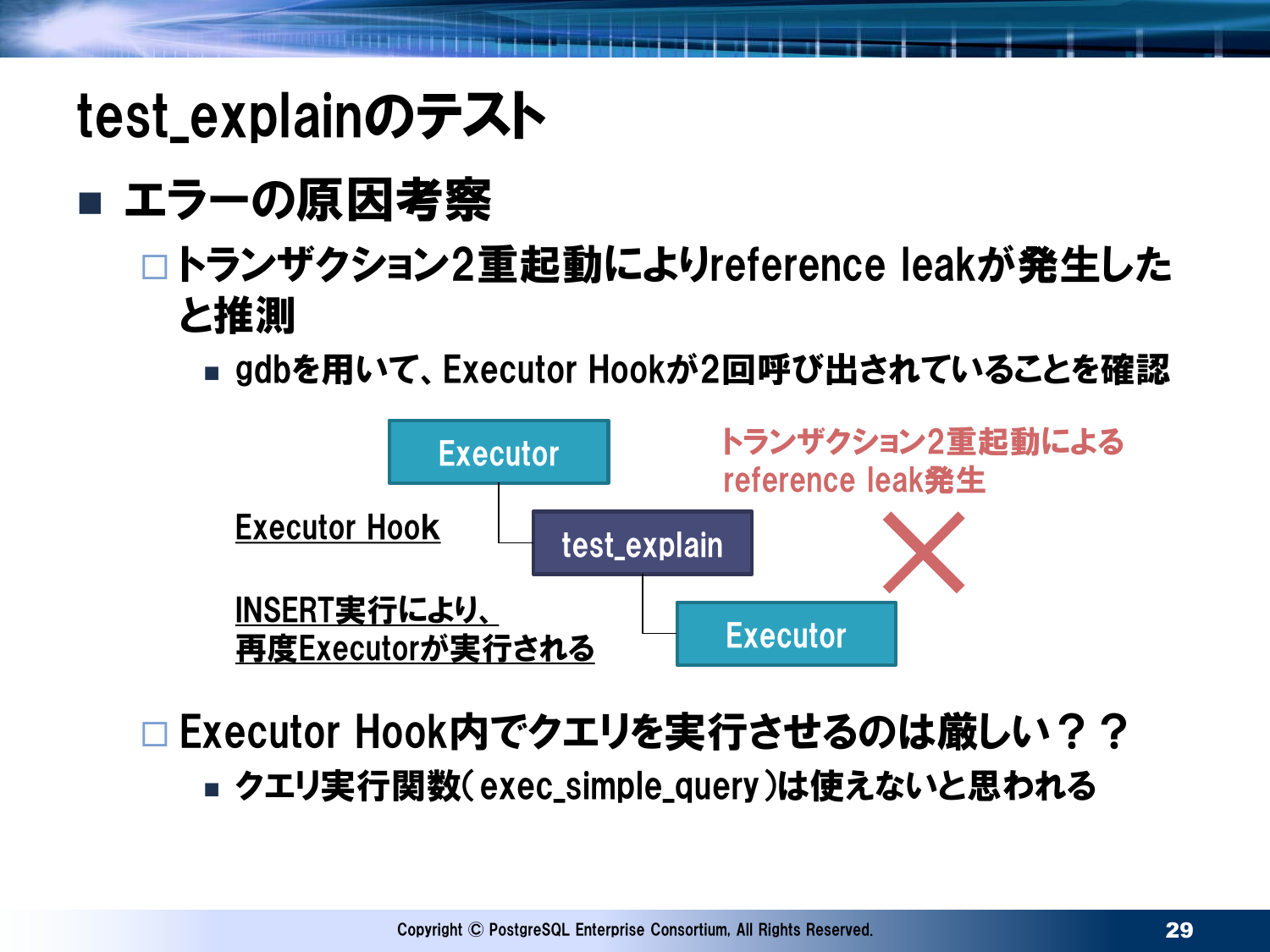# test\_explainの代替案

### ■ 代替案の検討

#### 類似処理が存在するpg\_stat\_statementsを調査

■実テーブルへのINSERTではなく、 一時ファイルに統計情報を出力 し、統計情報を参照できる関数とViewの作成部分を利用できない か検討

#### □以下機能の実装方針を変更

- 実行計画の実テーブル保存
	- → 一時ファイル読み書きによる実行計画の保存に変更
- テーブル作成

#### → 実行計画を参照できる関数とViewの定義に変更

■ 例外処理

#### → 上記変更に伴い例外処理も変更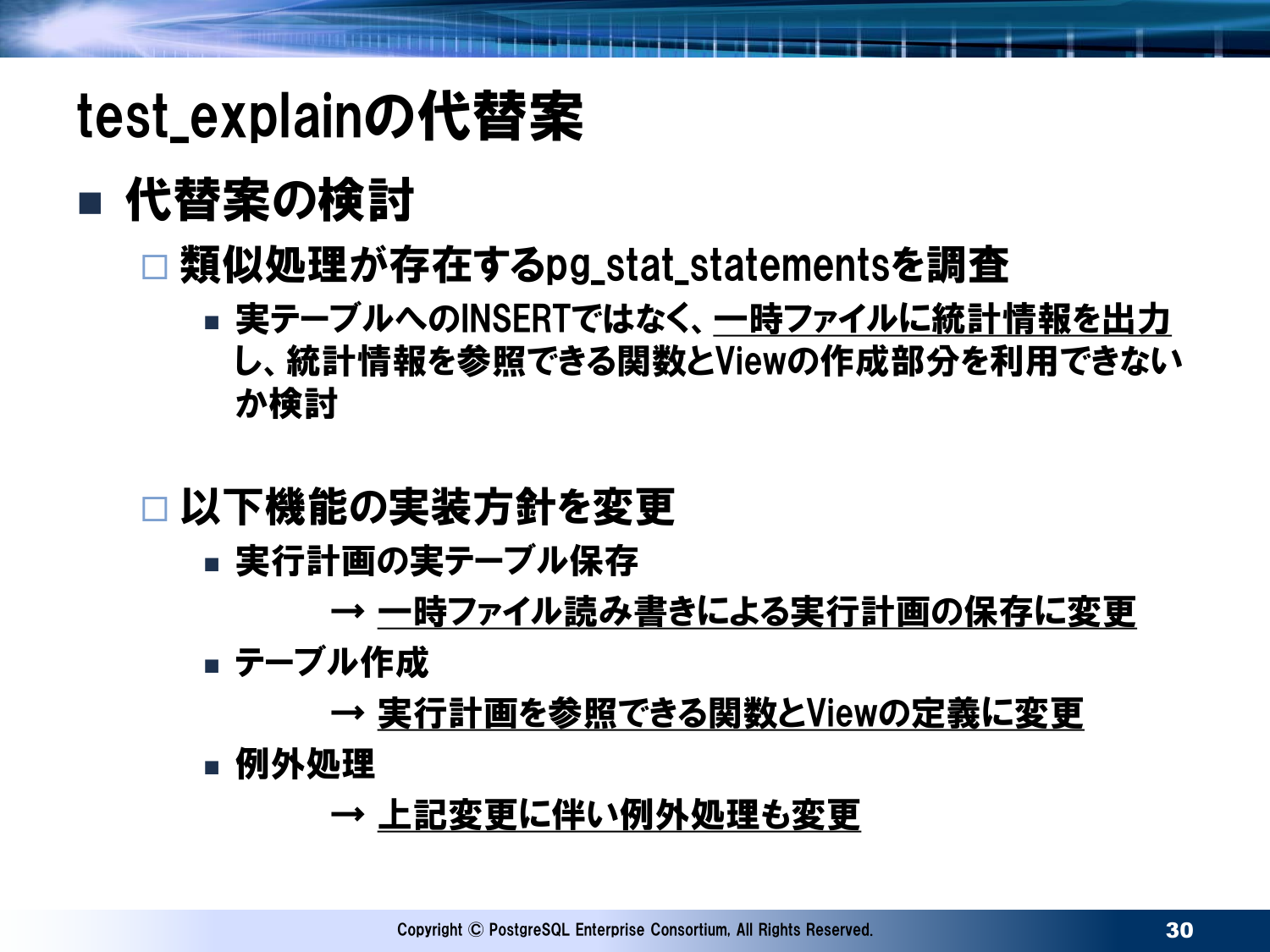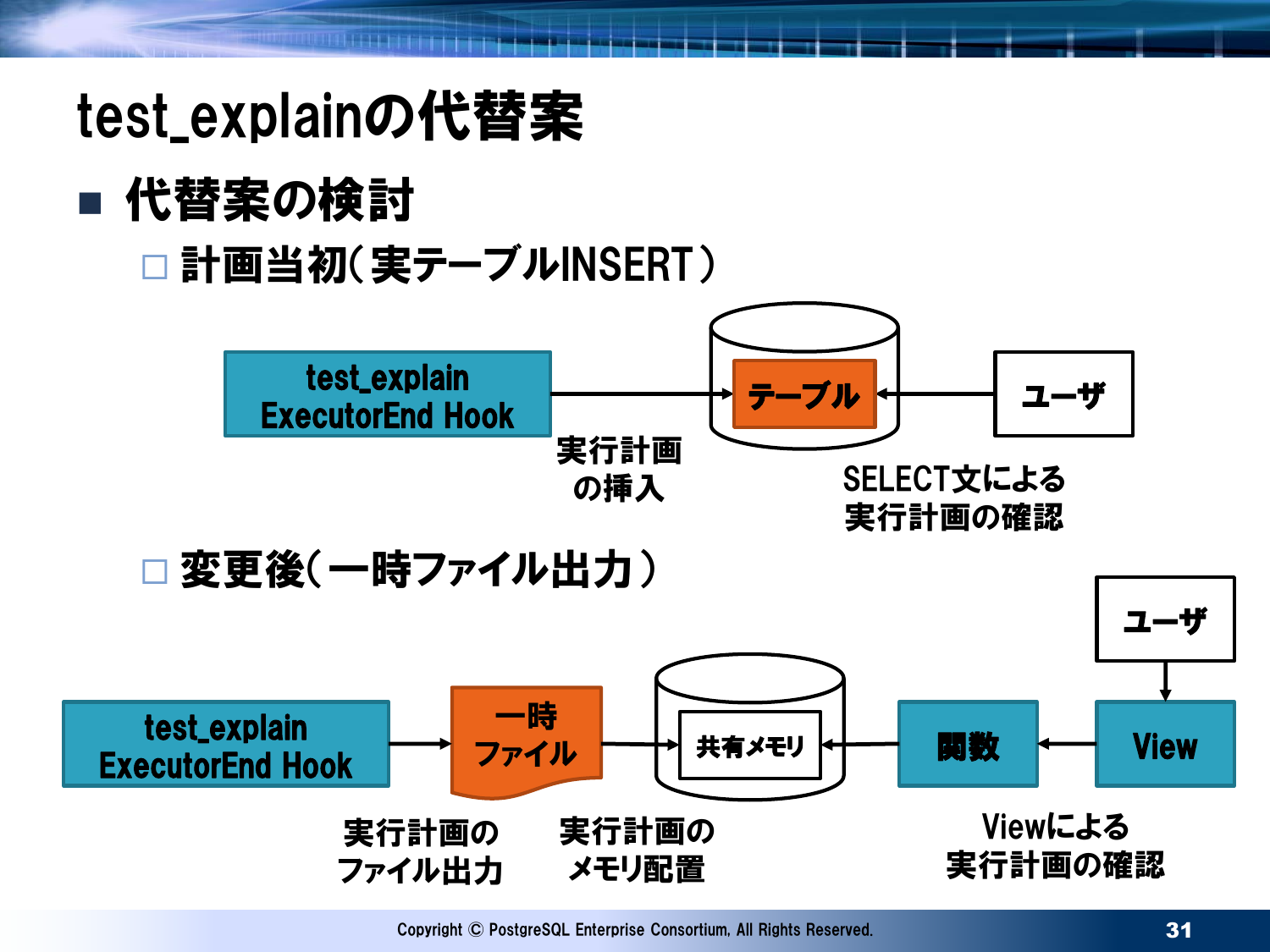## test\_explainの代替案の実装方針

### ■ 一時ファイル読み書きによる実行計画の保存 □ ファイル書き出し

■ テキスト変換したプランツリーを外部ファイルに出力

**□ ファイル読みこみ** 

■ 一時ファイル記載の実行計画を共有メモリ内に格納

### ■ 実行計画を参照できるSQL関数とViewの定義

**□ test\_explain--<ver>.sqlに以下定義** 

- 共有メモリ上に配置した実行計画を読み込むC言語関数を定義 (CREATE FUNCTIONでC言語関数を呼びだし)
- 上記FUNCTIONを呼び出すViewを定義

□ pg\_stat\_statementsを流用し、 カラムのみカスタマイズ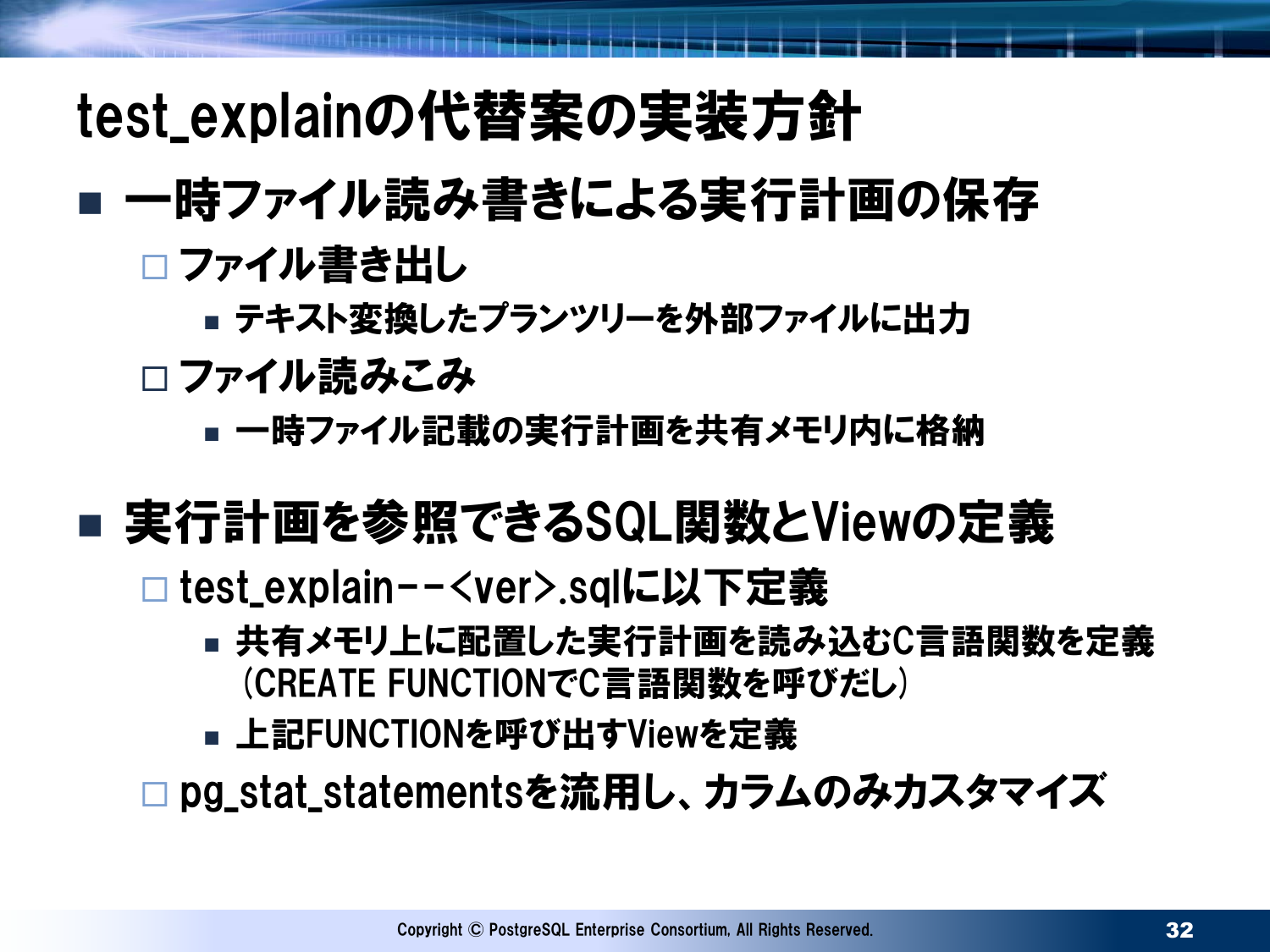# test\_explainの代替案の実装方針

### ■ 例外処理

### □ "ファイル書き出し"部分の例外処理

- 排他制御に関してpg\_stat\_statementsの関数を流用 □ 同一ファイルへの書き込みのため排他制御が必要
- □ "ファイル読み込み"部分の例外処理
	- DBユーザ権限の確認、共有メモリへのデータ挿入、排他制御等の 例外処理をファイル書き出しと同様に流用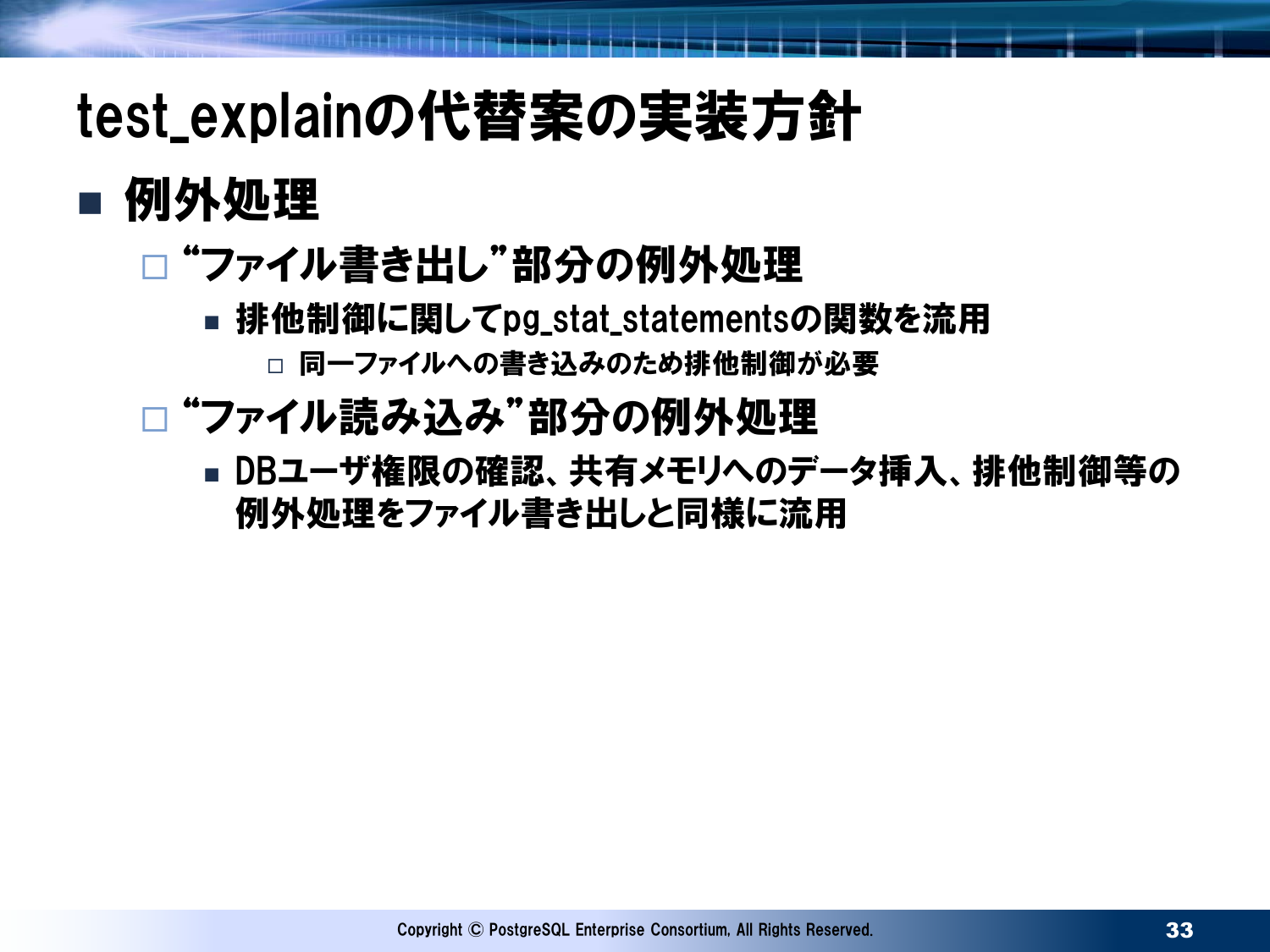# test\_explainの代替案 : 各実装状況

### ■ 一時ファイル読み書きによる実行計画の保存 □ファイル書き出しはテスト完了

□ファイル読み込みは現在テスト中

### ■実行計画を参照できる関数とViewの定義 … テスト中

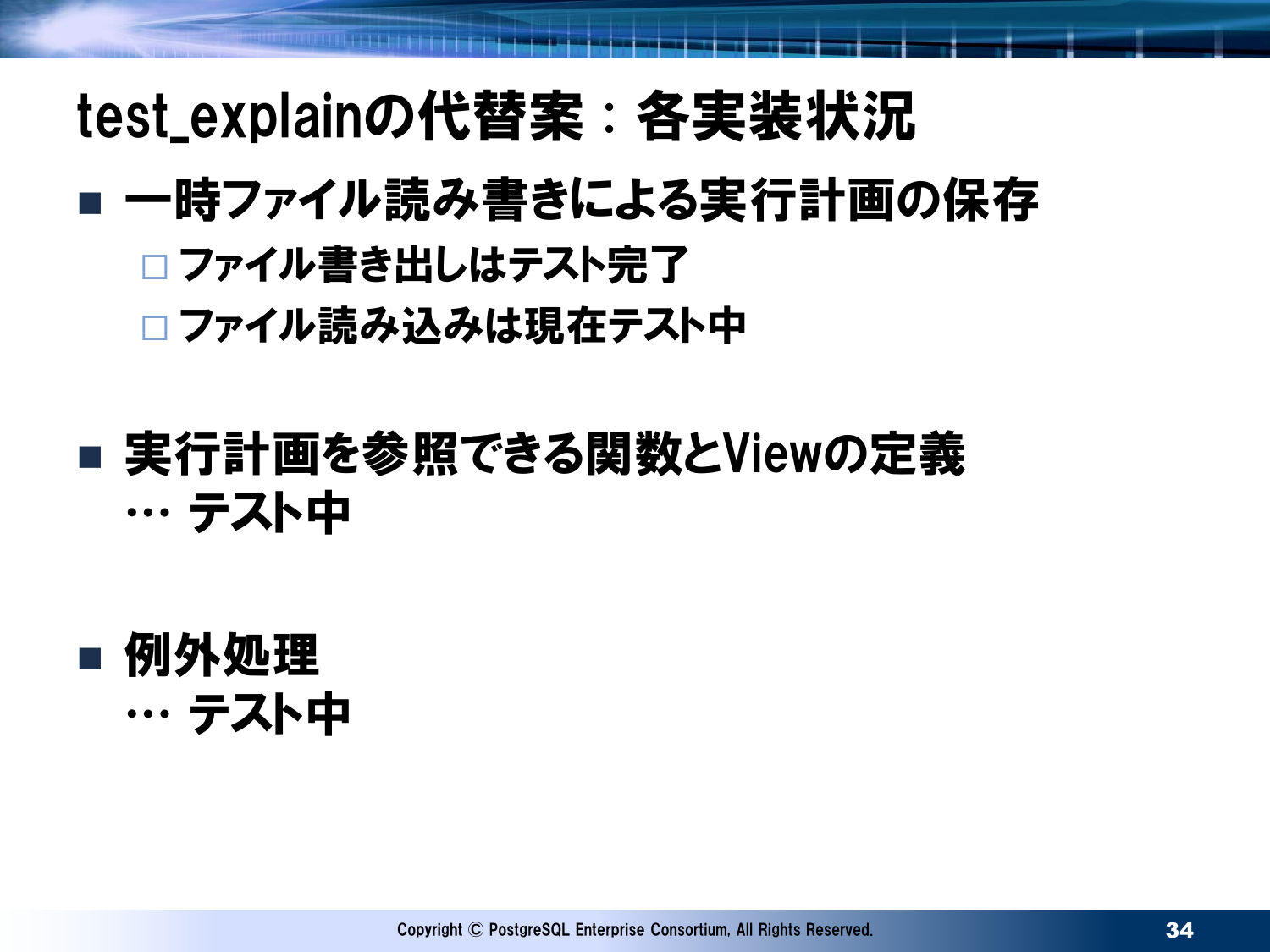## test\_explain検証のまとめ

■ C言語の知識は必要だが、 公開されている拡張機能を参考に すれば、実装/テストのハードルは想像より高くない

gdbも複雑な機能は使っていないので、そこまで敷居は高くない

- Executorの挙動や排他制御、メモリ構造などPostgreSQL内 部構造の知識があれば、よりスムーズに実装出来た
	- □ クエリ実行(テーブルINSERT)の拡張機能の調査に時間を要したが、 そもそもExecutorのHook内ではSQLを実行させることが難しかったと 思われるため、類似機能が存在しなかった?
- 今回の検証を通じてPostgreSQLの理解につながった

 既存拡張機能のソースを読んだり、gdbなどのデバッガツールを使って 内部処理を追ったりすることで理解が進む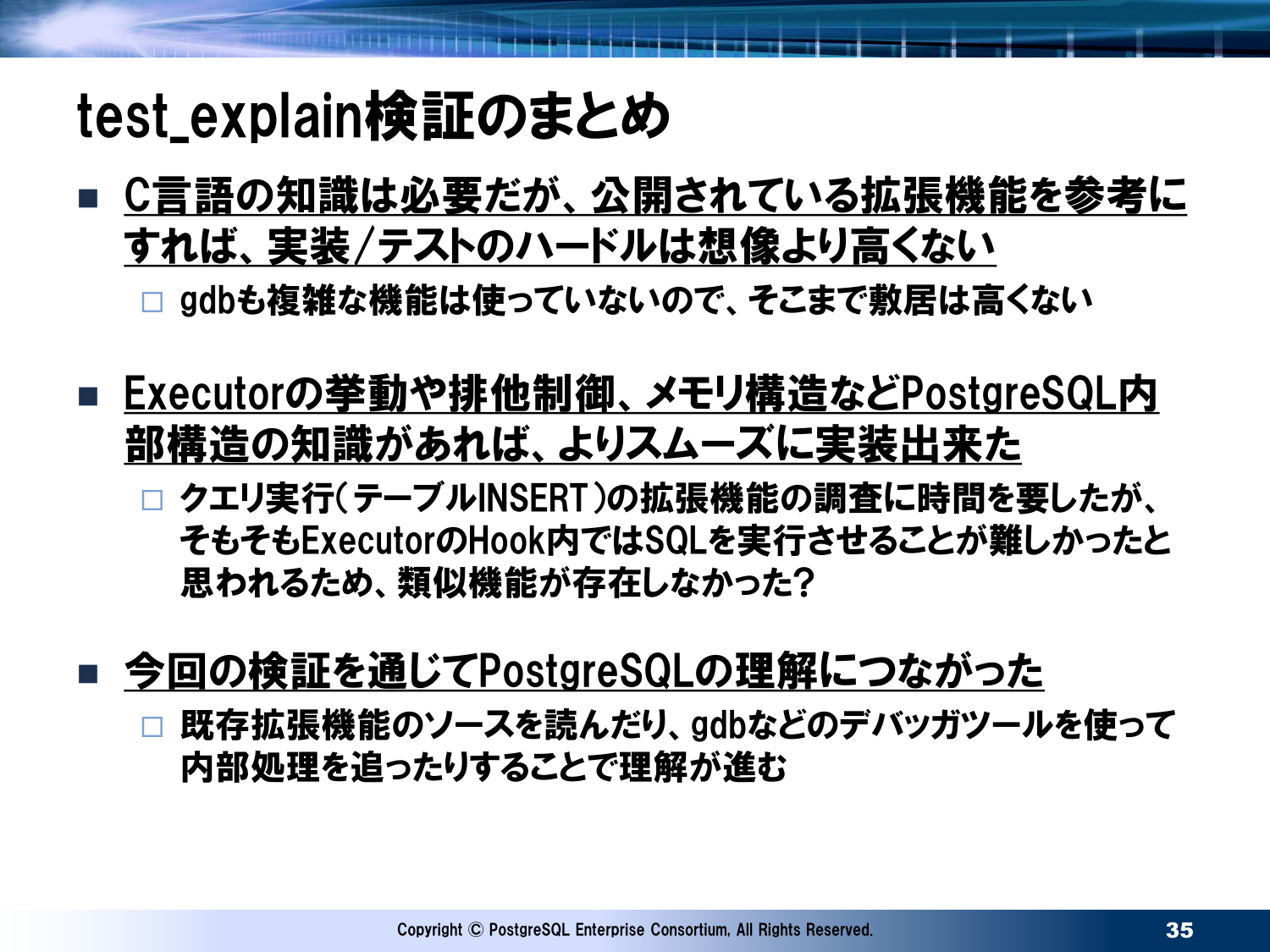

**RESIDENCE DE LA PERSONA DE LA PERSONA DE**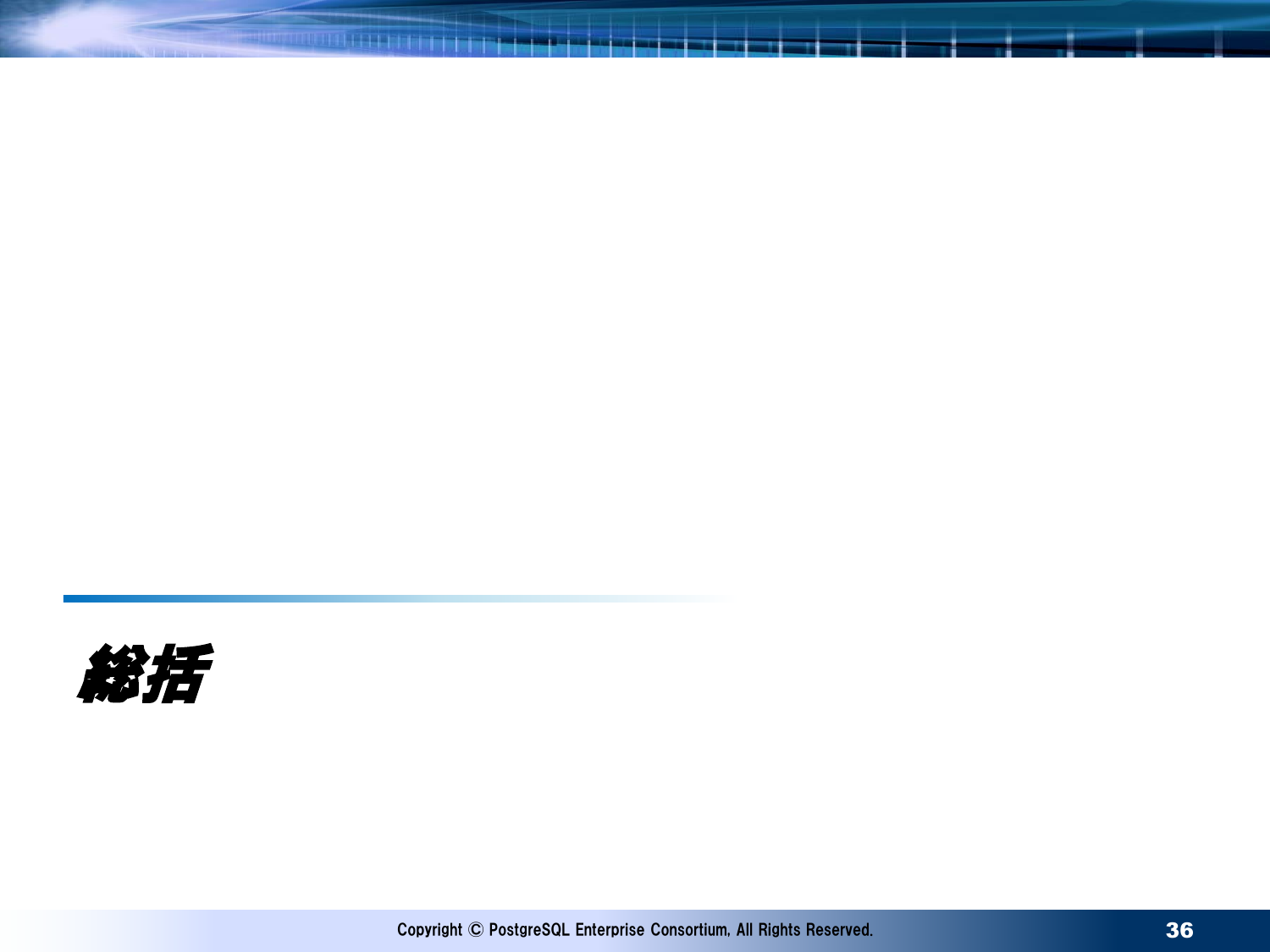

### ■ PostgreSQLの拡張機能開発を行うことで、 既存機能の一部変更等のカスタマイズが可能 □ C言語の知識+様々なソースを参考にすればOK

本体側のソースや、内部構造に触れるきっかけに

#### 拡張機能開発に是非、挑戦してみてください! □開発した拡張機能を本番環境で利用する場合は、 十分なテストが必要な点には注意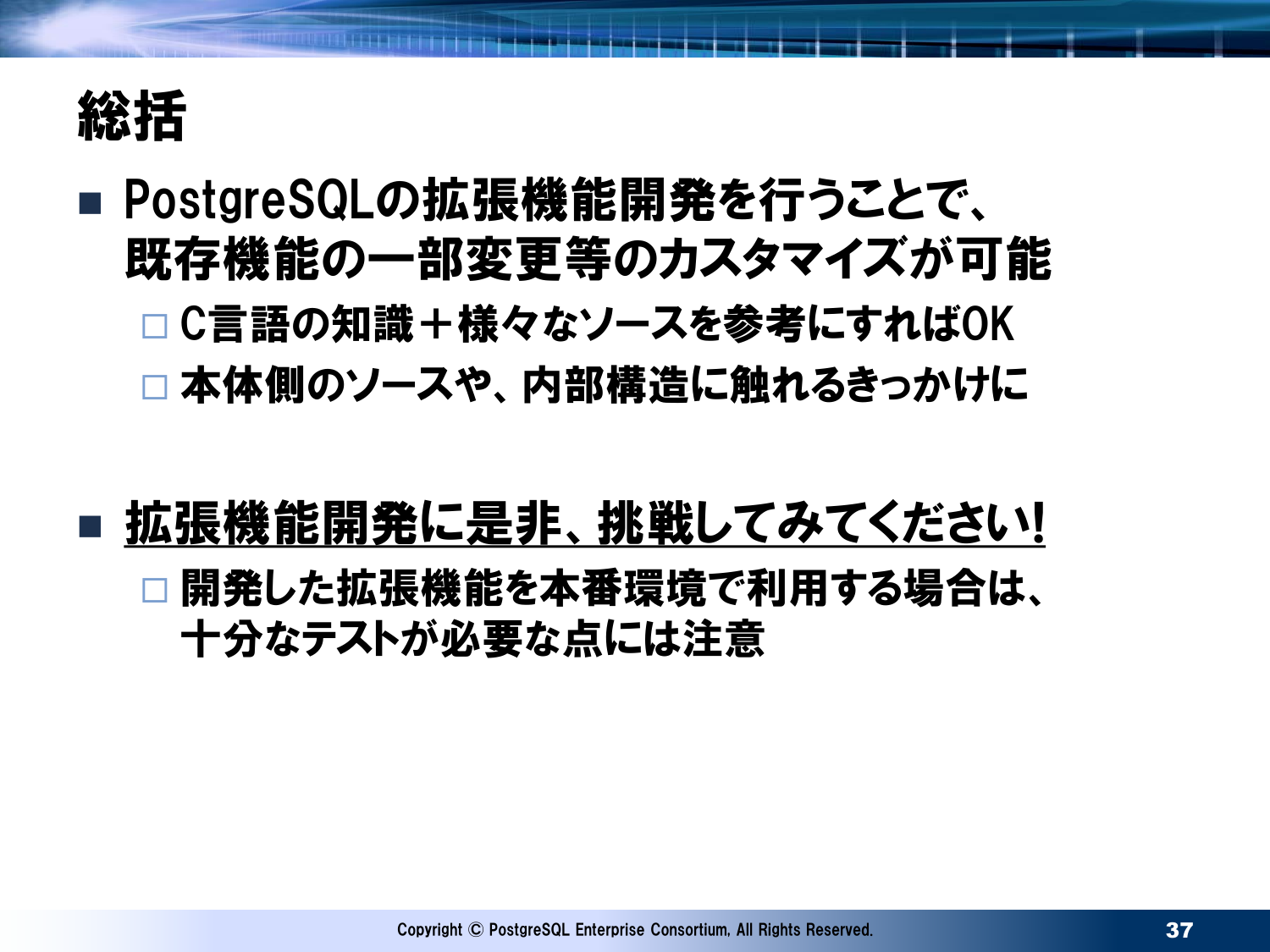# ライセンス

本作品はCC-BYライセンスによって許諾されています。 ライセンスの内容を知りたい 方は[こちらで](http://creativecommons.org/licenses/by/2.1/jp/)ご確認ください。 文書の内容、表記に関する誤り、ご要望、感想等につ きましては、[PGECons](https://www.pgecons.org/contact/)のサイトを通じてお寄せいただきますようお願いいたします。

- Amazon Web Services、"Powered by Amazon Web Services"ロゴ、Amazon EC2、Amazon S3、Amazon Relational Database Service (Amazon RDS)およびAmazon Auroraは、米国その他の諸国における、 Amazon.com, Inc.またはその関連会社の商標です。
- IBMおよびDb2は、世界の多くの国で登録されたInternational Business Machines Corporationの商標で す。
- Linux は、Linus Torvalds 氏の日本およびその他の国における登録商標または商標です。
- Red HatおよびShadowman logoは、米国およびその他の国におけるRed Hat,Inc.の商標または登録商標 です。
- Microsoft、Microsoft Azure、Windows Server、SQL Server、米国 Microsoft Corporationの米国及びそ の他の国における登録商標または商標です。
- MySQLは、Oracle Corporation 及びその子会社、関連会社の米国及びその他の国における登録商標で す。 文中の社名、商品名等は各社の商標または登録商標である場合があります。
- Oracleは、Oracle Corporation 及びその子会社、関連会社の米国及びその他の国における登録商標です 。 文中の社名、商品名等は各社の商標または登録商標である場合があります。
- PostgreSQLは、PostgreSQL Community Association of Canadaのカナダにおける登録商標およびその他 の国における商標です。
- TPC, TPC Benchmark, TPC-B, TPC-C, TPC-E, tpmC, TPC-H, TPC-DS, QphHは米国Transaction Processing Performance Councilの商標です。
- その他、本資料に記載されている社名及び商品名はそれぞれ各社が 商標または登録商標として使用して いる場合があります 。